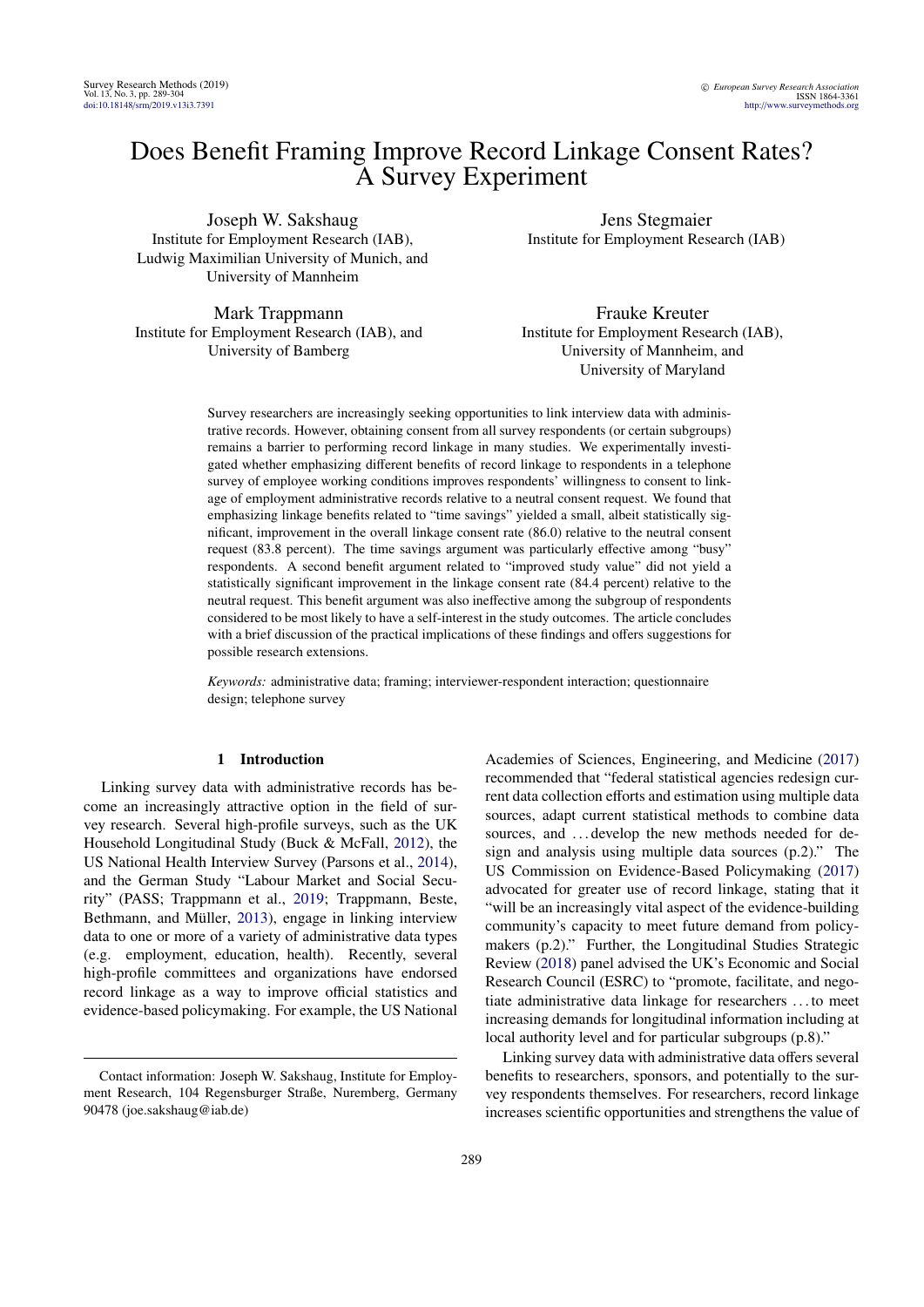social science studies by making more information available on the surveyed units. Administrative records often contain important substantive variables recorded longitudinally over the life course (e.g. un/employment durations, lifetime earnings, medical expenditures). Many of these variables would be difficult—or near-impossible—to collect with high accuracy from respondent self-reports alone. For sponsors of survey research, the ability to merge interview data with existing administrative data is attractive from a cost perspective as it enhances the data profile of survey respondents at a fraction of the cost of primary data collection. Finally, for respondents, if the questionnaire is designed with linkage in mind then a shorter and more parsimonious interview can be conducted, leading to time savings and reduced burden for respondents. In some cases, interview duration and respondent burden can be immediately reduced if linkage is offered as an alternative to answering a subset of questionnaire items during the interview (e.g. Michaud, Dolson, Adams, & Renaud, [1995\)](#page-10-5).

Although the benefits of linking administrative data to survey data are appealing to many stakeholders, what is unclear is the extent to which they resonate with the gatekeepers of these data—the survey respondents—whose data are linked and for whom authorization (or consent) for the linkage is typically sought. The new European General Data Protection Regulations have given the informed consent process renewed visibility, for example, by forcing the private sector to ask for consent to link data sources (General Data Protection Regulation, [2016\)](#page-9-1). Researchers might be able to use the "legitimate interest" clause as a legal basis for linking records without asking for consent, though explicit consent might legitimize the use of data, in particular for those with more sensitive content<sup>[1](#page-1-0)</sup>.

Convincing respondents that record linkage is a worthy endeavor is not an easy task as evidenced by large variation in linkage consent rates across studies, disciplines, and target populations (da Silva et al., [2012;](#page-9-2) Sakshaug & Kreuter, [2012\)](#page-10-6). Furthermore, Fulton [\(2012\)](#page-9-3) reports a declining trend in linkage consent rates in long-running repeated cross-sectional studies in the US, suggesting that respondents' perception of the benefits of linkage are potentially being outweighed by other factors (e.g. concerns about sharing confidential data; see Sala, Knies, & Burton, [2014\)](#page-10-7). However, trends in linkage consent rates for the National Health Interview Survey have improved based on changes to the linkage consent questions (Miller, Gindi, & Parker, [2011\)](#page-10-8).

The purpose of the present study is to investigate the impact of highlighting particular benefits of record linkage on respondents' willingness to consent to a linkage request. Apart from a main effect, we also look at effects for subgroups that can be expected to be responsive to the particular benefits mentioned, thus investigating the potential for tailoring the linkage request.

### 2 Background

Administering survey requests in a way that makes salient factors which are believed to be attractive to sample members is a well-known strategy for improving survey participation rates (Groves, Singer, & Corning, [2000\)](#page-10-9). Efforts to improve linkage consent rates in surveys have adopted similar strategies, namely, by emphasizing specific benefits of linkage during the linkage request. The idea of framing a data sharing request in terms of its expected benefits was experimentally tested in a nationally-representative telephone and face-to-face study by Bates, Wroblewski, and Pascale [\(2012\)](#page-9-4). Respondents were asked to consider a hypothetical proposal in which the US Census Bureau would collect demographic information from government administrative records for people who did not return their census forms. Respondents were randomly allocated into separate framing groups which emphasized different benefits of the proposal. In one group, the expected cost savings incurred from utilizing government records instead of collecting census forms was emphasized. In the second group, the expected reduction in respondent burden that would result from substituting information from government records in lieu of filling out and mailing back a census form was emphasized. In the third group (control), no benefits of data sharing were emphasized in the proposal. The authors found that both benefit arguments (cost savings and reduced burden) elicited more positive feelings towards the proposal compared to the control group, with the cost savings argument yielding slightly more positive feelings than the reduced burden argument.

In an actual application of obtaining linkage consent, Pascale [\(2011\)](#page-10-10) experimented with three benefit framing arguments for the linkage consent question in a U.S. telephone study conducted by the U.S. Census Bureau. The first argument stated that linking surveys to government administrative records would improve the accuracy of the research results, the second argument emphasized the cost savings that would result if the survey data were linked to government records, and the last argument was that record linkage would result in time savings for the respondent by producing additional statistical data "without taking up your time with more questions." After being read the benefit framing arguments respondents were asked if they had any objections to the linkage. Contrary to expectations, there were no statistically significant differences in "no objection" rates between the three benefit arguments (cost savings: 85.3 percent; time savings: 83.6 percent; improved accuracy: 83.0 percent). Sakshaug, Tutz, and Kreuter [\(2013\)](#page-10-11) also report the

<span id="page-1-0"></span><sup>&</sup>lt;sup>1</sup>Race, ethnic origin, politics, religion, and trade union membership are examples of special category data where explicit consent is advised, see also https://ico.org.uk/[for-organisations](https://ico.org.uk/for-organisations/guide-to-the-general-data-protection-regulation-gdpr/ful-basis-for-processing/special-category-data/)/ [guide-to-the-general-data-protection-regulation-gdpr](https://ico.org.uk/for-organisations/guide-to-the-general-data-protection-regulation-gdpr/ful-basis-for-processing/special-category-data/)/ [ful-basis-for-processing](https://ico.org.uk/for-organisations/guide-to-the-general-data-protection-regulation-gdpr/ful-basis-for-processing/special-category-data/)/special-category-data/.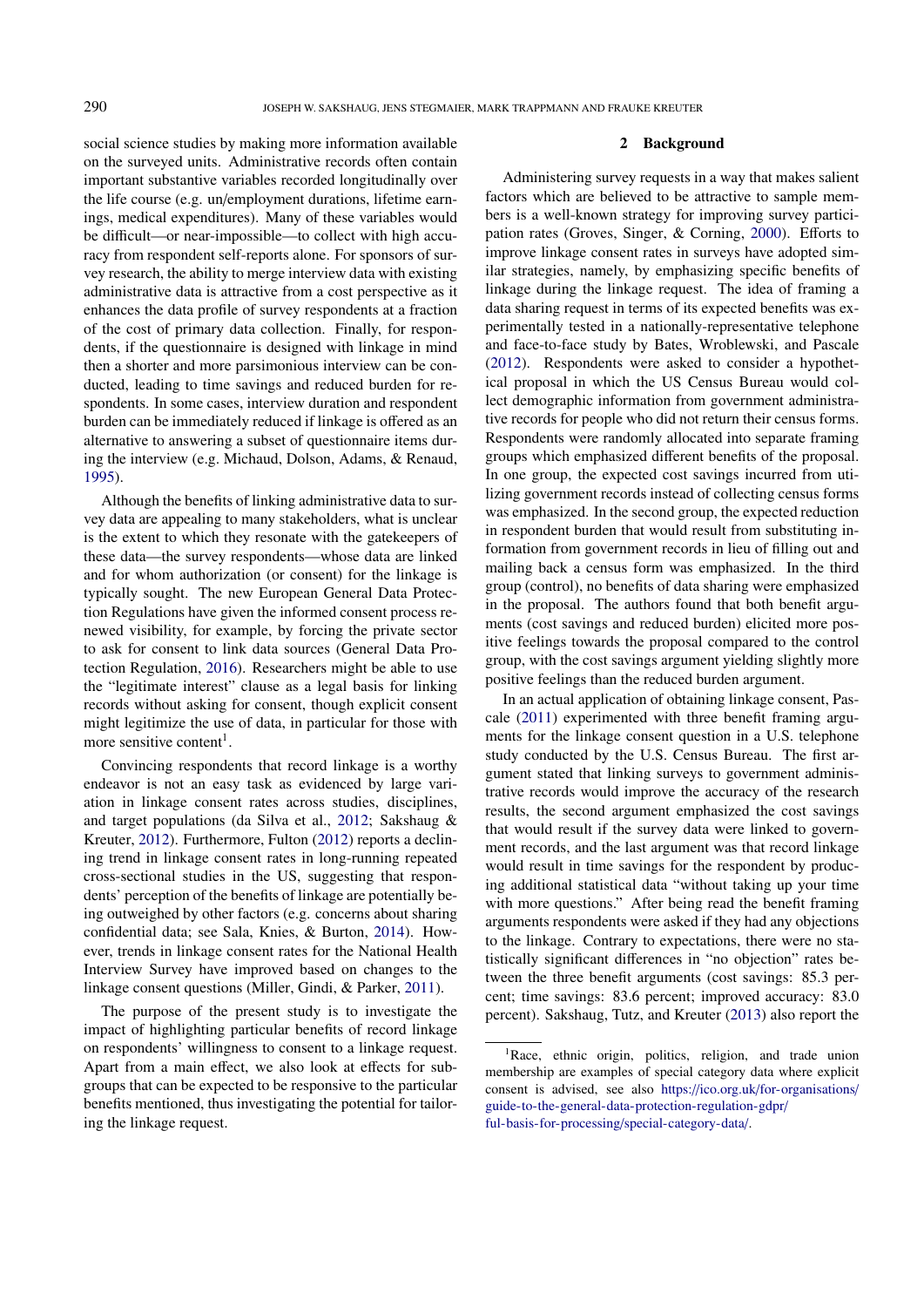lack of a benefit framing effect in a linkage consent experiment embedded within a telephone study in Germany. Respondents in the benefit condition were presented with a time savings argument ("To keep the interview as brief as possible...") whereas respondents in the complementary condition received no benefit argument. Both versions yielded virtually identical consent rates (time savings: 95.5 percent; neutral: 95.6 percent). However, a subsequent replication of this experiment in a web survey yielded a positive, though modest, effect of the time savings argument (time savings: 61.4 percent; neutral: 55.4 percent) (Sakshaug & Kreuter, [2014\)](#page-10-12).

Rather than emphasizing the benefits that would be gained if linkage consent were obtained, an alternative benefit framing strategy is to emphasize the benefits of linkage that would be unrealized if consent is not given. Kreuter, Sakshaug, and Tourangeau [\(2016\)](#page-10-13) experimented with this strategy in a U.S. telephone study by randomly assigning respondents to a gain-framing condition and a loss-framing condition. In the gain-framing condition, respondents were told that the information that they provided in the survey would be "a lot more valuable" if it could be linked to administrative records. In the loss-framing condition, respondents were instead told that their survey information would be "much less valuable" if it could not be linked to records. In line with the social psychological literature on gain and loss framing (Kahneman & Tversky, [1979,](#page-10-14) [1984\)](#page-10-15), the loss-framing condition yielded a higher consent rate (66.8 percent) than the gain-framing condition (56.1 percent). However, attempts to replicate these results in telephone studies in Germany have yielded no statistically significant differences between gain- and lossframing conditions (Kreuter, Sakshaug, Schmucker, Singer, & Couper, [2015;](#page-10-16) Sakshaug, Wolter, & Kreuter, [2015\)](#page-10-17).

### 3 Research Gaps and Hypotheses

The above literature review suggests that the strategy of emphasizing the benefits of record linkage to survey respondents does not consistently improve linkage consent rates over a neutral framing strategy. However, the evidence base from which this conclusion is drawn is based on a very small number of studies. Even fewer studies of actual linkage consent have experimentally tested the effectiveness of a benefit framing argument against a neutral comparison group (Sakshaug & Kreuter, [2014;](#page-10-12) Sakshaug et al., [2013\)](#page-10-11). A limitation of omitting a neutral framing condition is that even if no differences are observed between two (or more) benefit framing arguments, both arguments could still be more effective than no benefit argument. Although the two studies cited above included a control group in their experiments, they considered only one benefit argument (time savings). To date, no linkage consent experiment has simultaneously tested multiple benefit framing arguments with comparison to a neutral control group.

Furthermore, no study to date has investigated whether linkage consent rates might be improved by tailoring the wording of the linkage consent question to attributes of individual respondents. In line with the general survey participation literature (Groves et al., [2000\)](#page-10-9), it is highly plausible that different respondents place different importance on features of the linkage consent request. The survey introduction or questions asked prior to the linkage consent question might then take the role that the doorstep interaction takes in the process of gaining cooperation to help identify who can be persuaded by which argument (Groves & McGonagle, [2001\)](#page-10-18). Thus, concerning the two experimental conditions tested in the present study (time savings and improved value of the study) some past findings about tailoring the survey request or refusal conversion might carry over to the linkage consent request (Groves & Couper, [1998;](#page-10-19) Morton-Williams, [1993\)](#page-10-20).

For example, the argument of time savings should be attractive for those who are busy. There is evidence that busyness (or claiming to be busy) is related to survey nonresponse (Bates, Dahlhamer, & Singer, [2008;](#page-9-5) Vercruyssen, Roose, & van de Putte, [2011;](#page-11-1) Vercruyssen, van de Putte, & Stoop, [2011\)](#page-11-2) and rushing through the questionnaire (Dahlhamer, Simile, & Taylor, [2008\)](#page-9-6), and one of the standard arguments of interviewers is to emphasize that the interview will not take long (Groves & McGonagle, [2001\)](#page-10-18). Thus, we assume that the benefit argument of time savings should work best for people who are busy. The argument of an improved value of the study should be more likely to attract those that have a high interest in the study producing high quality data. Independent of the study topic, this is generally assumed for people with high education. They are more likely to participate in scientific surveys and this is attributed to their increased commitment to the value of scientific investigation (Goyder, [1985\)](#page-10-21). Thus, highly educated respondents should be more likely to respond to the increased study value argument. Additionally, persons who might personally benefit from the study results might be more likely to see the value of a higher quality study. The study at hand is about workers' rights. To respondents, it is communicated as being about working conditions, working hours, and working time requirements. Thus, respondents who experience bad working conditions are likely to have a self-interest in the study being of improved value.

In this article, we address these research gaps and contribute to the relatively scarce literature on inducing linkage consent through benefit framing. The present study reports the results of a linkage consent experiment embedded within an employee survey on workers' rights in which respondents were randomly allocated to one of three conditions, including two conditions which highlight a particular benefit of record linkage (time savings and improved value of the study) and a neutral control condition. Specifically, we examine whether there is a potential advantage of emphasizing different bene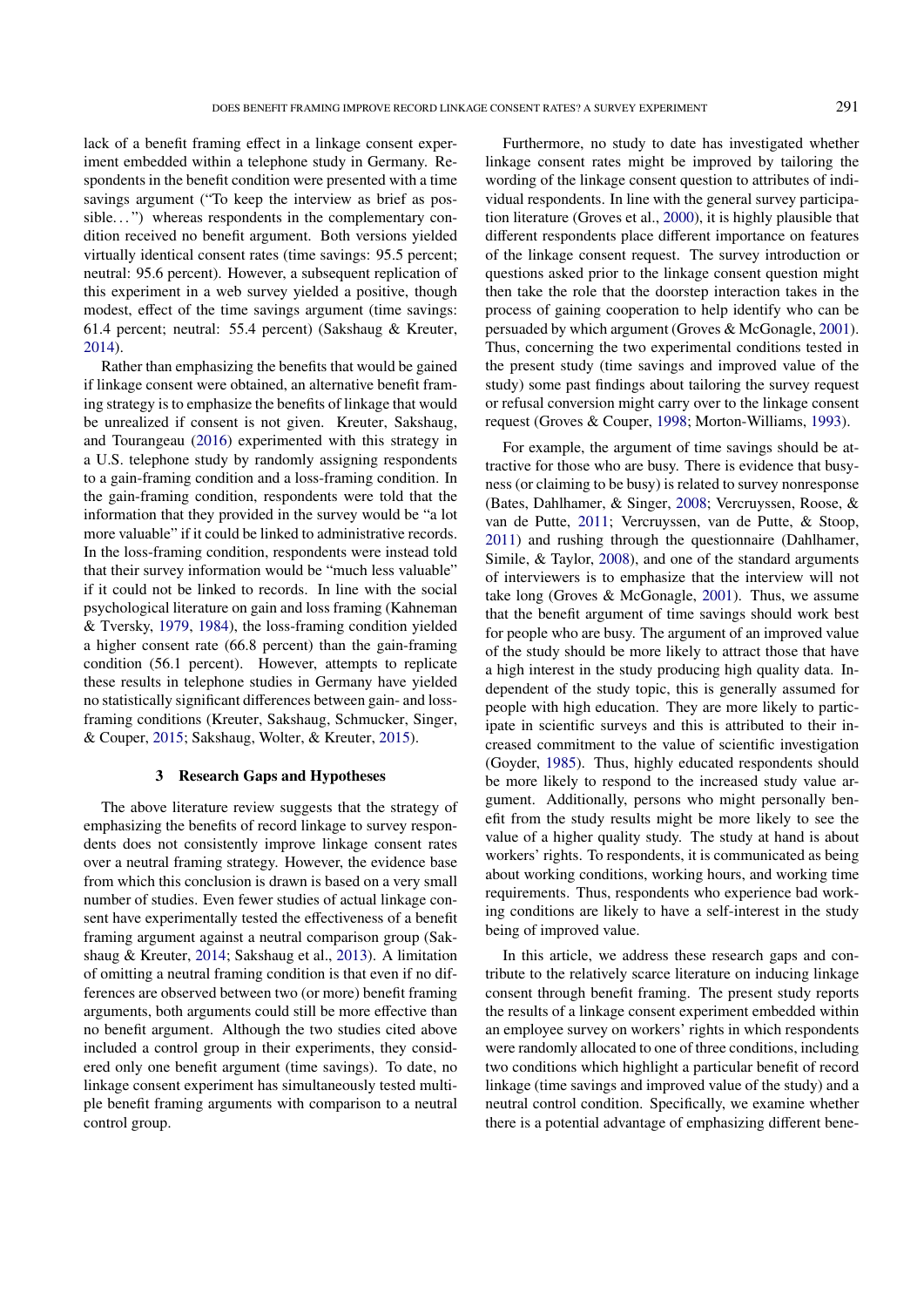fits of linkage on the linkage consent rate and whether subgroups of respondents that can be identified from their previous responses react differently to the benefits that are emphasized.

Based on the above arguments, the following hypotheses are tested:

- 1. The time savings benefit argument should lead to an overall higher linkage consent rate than the neutral condition that does not specify a particular benefit of linkage;
- 2. The improved study value benefit argument should lead to an overall higher linkage consent rate than the neutral condition that does not specify a particular benefit of linkage;
- 3. The time savings argument should have a more positive effect on busy respondents;
- 4. The improved study value argument should have a more positive effect for respondents with a high level of education and for those with a self-interest in the study being of improved value.

### 4 Data and Methods

### 4.1 Survey Data Collection

The linkage consent experiment was implemented on a sample of employees who participated in the "Diversity of Employment Relationships" (abbreviated as VA for "Vielfalt der Arbeitsverhältnisse") survey. The VA survey was an employer-employee survey conducted in Germany and jointly sponsored by the German Federal Ministry of Labor and Social Affairs (BMAS) and the Institute for Employment Research (IAB) in Nuremberg. Like many other countries, Germany has adopted various measures of labor market deregulation. As a consequence, since the 1980s, the share of flexible, non-standard employment has increased strongly. There is a controversial debate on the benefits and risks of non-standard employment for individuals. On the one hand, non-standard jobs can be beneficial for unemployed individuals. On the other hand, there is ample evidence that non-standard jobs provide comparatively unfavorable employment conditions. However, more research is needed into equal treatment regarding basic employment rights. The VA survey therefore aimed at providing new data to address the question of whether standard and non-standard workers are treated equally with regard to paid sick leave, paid vacation, and paid public holidays, as prescribed by German labor law.

The sample for the VA survey was drawn from an IAB employment database containing the universe of all German workers who are liable to social security contributions. Nontarget groups, such as apprentices, workers in private households, and a few other worker groups (e.g. family workers)

were removed from the sampling frame. Workers of the temporary agency worker industry were further removed as the data did not allow identifying the establishment where the temporary agency worker is actually working (which would be crucial for the employer-employee-design). Workers of extraterritorial organizations (e.g. embassies) have also been removed as the conditions for the implementation of the applicable labor law can be very different due to the diplomatic privilege. Finally, the database was restricted to workers from establishments with a minimum of 11 employees who are social security contributors.[2](#page-3-0)

The IAB database contains an establishment identifier. Thereby, a random sample of 3,003 establishments was drawn from the IAB employment database on the reference date 31st December 2012. Establishments were drawn with probability-proportional-to-size (PPS) sampling with the number of employees used as the measure of size. Thus, establishments employing a larger number of employees were sampled with higher probabilities of selection compared to establishments with fewer employees. Within selected establishments, the workforce was stratified into four groups (marginal part-time worker, part-time worker, worker with fixed-term contracts, and other workers) and within each stratum a random sample of employees was then drawn from the IAB employment database and invited to take part in the employee survey. A total of 48,006 individuals were selected into the employee sample.

Data collection was conducted between November 2013 and April 2014 by the survey institute infas. All interviews were conducted by computer-assisted telephone interviewing (CATI). The IAB employment database contains names, addresses and, to some extent, telephone numbers for employees. The contact information was enriched by infas on the basis of their own commercial directory research. Telephone numbers could be found for about 69 percent of the sample. Valid interviews were conducted with a total of 7,561 employees from 1,110 participating establishments. This yielded a raw employee response rate of 15.8 percent (Response Rate 1; American Association for Public Opinion Research, [2016.](#page-9-7) However, the employee survey used a screening procedure to exclude persons who were not employed at the time of the survey.[3](#page-3-1) Therefore, not all of the workers in the sampling frame were actually eligible to take part in the survey. Hence, the study reported also an American Association for Public Opinion Research [\(2016\)](#page-9-7) Response Rate 3 of 24.7 percent, which accounts for the screening process. The response rate is similar to those of other telephone sur-

<span id="page-3-0"></span><sup>2</sup> This threshold was chosen based on design reasons and content-related considerations given the needs of the German Federal Ministry of Labor and Social Affairs (BMAS).

<span id="page-3-1"></span><sup>&</sup>lt;sup>3</sup> The information in the IAB database refer to the situation of the workers approximately 11 months prior to the start of data collection.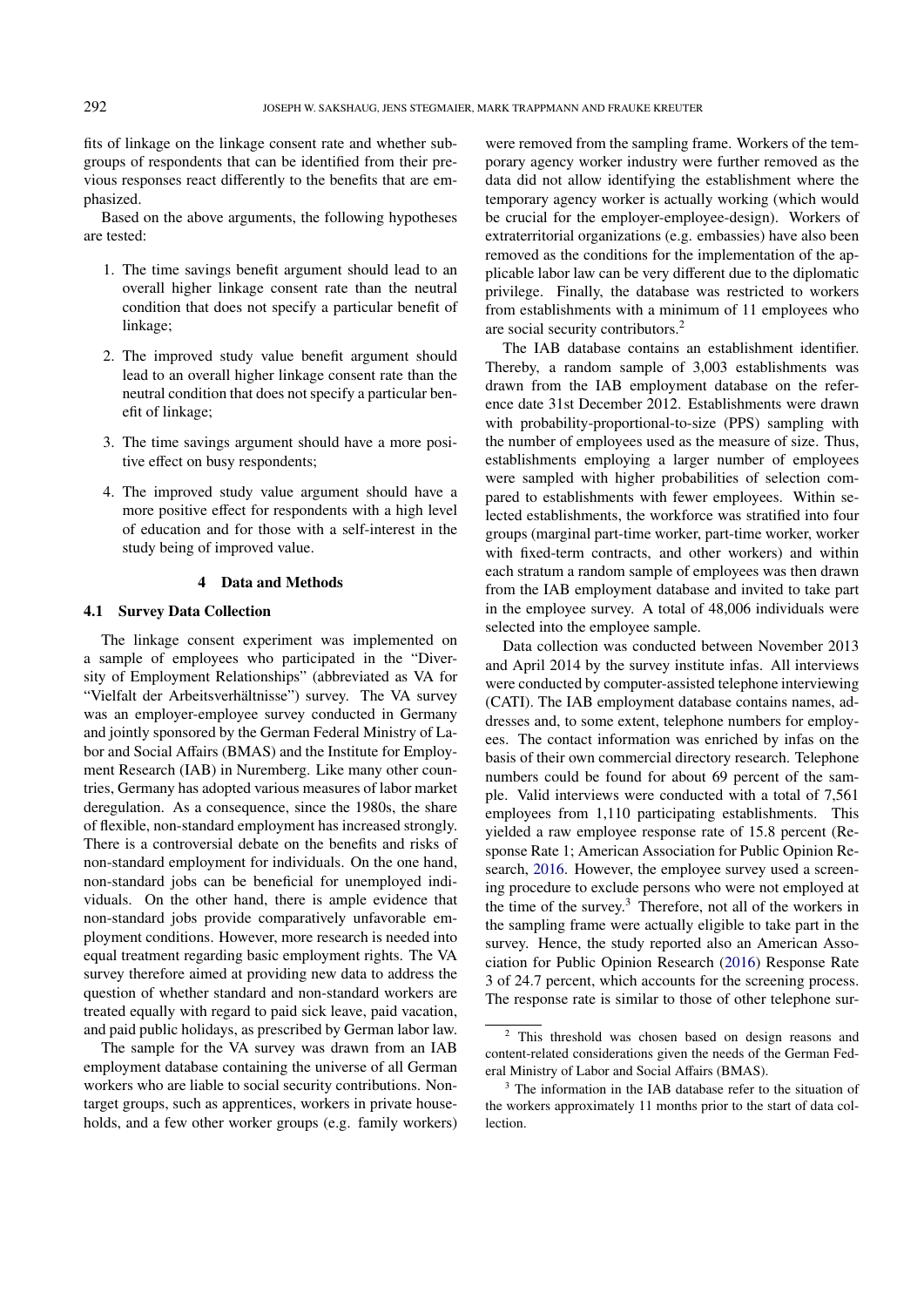veys of employed populations in Germany (e.g. Apel et al., [2012;](#page-9-8) Eckman et al., [2014\)](#page-9-9). Full details of the data collection procedures and outcomes can be found in the methods report (Schütz, Harand, Kleudgen, Aust, & Weißpflug, [2014,](#page-10-22) available upon request).[4](#page-4-0)

The interview took, on average, thirty minutes to complete and included questions on several topics related to, among others, employment rights, (desired) working hours, and general working conditions.

### 4.2 Experimental Design

All respondents were asked for explicit consent to link their survey answers to federal employment records of the IAB.[5](#page-4-1) The consent request was administered after having asked several, rather general questions about the worker's employment relationship (after the first third of the questionnaire). Each respondent was read the following statement as part of the linkage consent request [English translation; see appendix for original German version]:

> "We would like to include in the evaluation of the survey, extracts from data that are available at the Institute for Employment Research of the Federal Employment Agency in Nuremberg. For example, information about previous periods of employment and unemployment. For the purpose of merging this data to the interview data I would like to ask you for your consent. It is absolutely certain that all data protection regulations are strictly adhered to. Your consent is of course voluntary. You can also withdraw it at any time. Do you agree?"

A linkage consent experiment was carried out to determine whether prefacing the above statement with a statement highlighting a specific benefit of record linkage would improve the linkage consent rate. Respondents were randomly allocated with equal probability to one of three experimental conditions: 1) time savings; 2) improved study value; and 3) control. Respondents assigned to the time savings condition  $(n = 2, 580)$  were read the following statement immediately prior to being read the standard consent statement (above): "To keep the interview as short as possible . . . " Respondents assigned to the improved study value condition  $(n = 2, 417)$ were read a different prefacing statement emphasizing the improved value of the study if linkage were to occur: "The informative value of this study can be significantly improved if we can supplement your information with additional data." Respondents allocated to the control condition ( $n = 2,564$ ) were simply read the above standard consent statement without any prefacing words.

### 4.3 Operationalization and Statistical Analysis

We hypothesize that both benefit framing conditions should motivate respondents to consent to linkage at a higher rate than respondents in the control condition (hypothesis 1 for the time savings argument and hypothesis 2 for the improved study value argument). In order to test this hypothesis (positive main effect of the time savings and improved study value arguments) it is sufficient to compare linkage consent rates between treatment groups.

For hypotheses 3 and 4, the hypothesized constructs are operationalized as follows. For hypothesis 3, busyness is measured using two indicators collected in the survey: Actual weekly working hours and number of children under the age of 14 (Vercruyssen, Roose, Carton, & van de Putte, [2014;](#page-11-3) Vercruyssen, Roose, & van de Putte, [2011;](#page-11-1) Vercruyssen, van de Putte, & Stoop, [2011\)](#page-11-2). The original survey questions can be found in the appendix. For hypothesis 4, education is measured using three levels of general school degrees in Germany (low, intermediate, high).<sup>[6](#page-4-2)</sup> Having a self-interest in the improved value of the study is measured by the num-ber of worker's rights that are withheld by the employer.<sup>[7](#page-4-3)</sup> Although the linkage consent question was asked before the respondents knew about the workers' rights questions, the introduction presented at the beginning of the interview made it clear that this topic would be covered in the study:

> "Our study 'Diversity of Working Conditions'—a survey of employees in

<span id="page-4-0"></span><sup>4</sup>The dataset used for this project is a cross-sectional workerlevel survey data set made available by the German Federal Employment Agency (Bundesagentur für Arbeit) and the Institute for Employment Research (Institut für Arbeitsmarkt- und Berufsforschung, IAB). The data is confidential and subject to restricted access due to data protection legislation. Researchers can access the data of this project at the IAB. We make all programs and a read-me file with instructions to replicate our results available upon request. Please refer to IAB Project 1495 ("Situation atypisch Beschäftigter und Arbeitszeitwünsche von Teilzeitbeschäftigten: Quantitative und qualitative Erhebung sowie begleitende Forschung").

<span id="page-4-1"></span><sup>5</sup>The administrative database contains information on workers' age, sex, education, occupation, wages, and industry affiliation among others. It does not contain information on employment rights and working conditions. Our analysis relies solely on the survey data.

<span id="page-4-2"></span><sup>6</sup> Education "Low" refers to people who finished their highest level of schooling with or without a degree. The "Intermediate" group refers to people who received a Mittlere Reife or Realschulabschluss, or a Polytechnische Oberschule. The "High" group includes those who received a Fachhochschulreife or Abitur.

<span id="page-4-3"></span> $7$  The number of withheld worker's rights variable is constructed as the sum of three binary indicator variables denoting whether employees were illegally denied paid vacation, paid sick leave, or paid public holidays. More information about this variable's construction is provided in the appendix.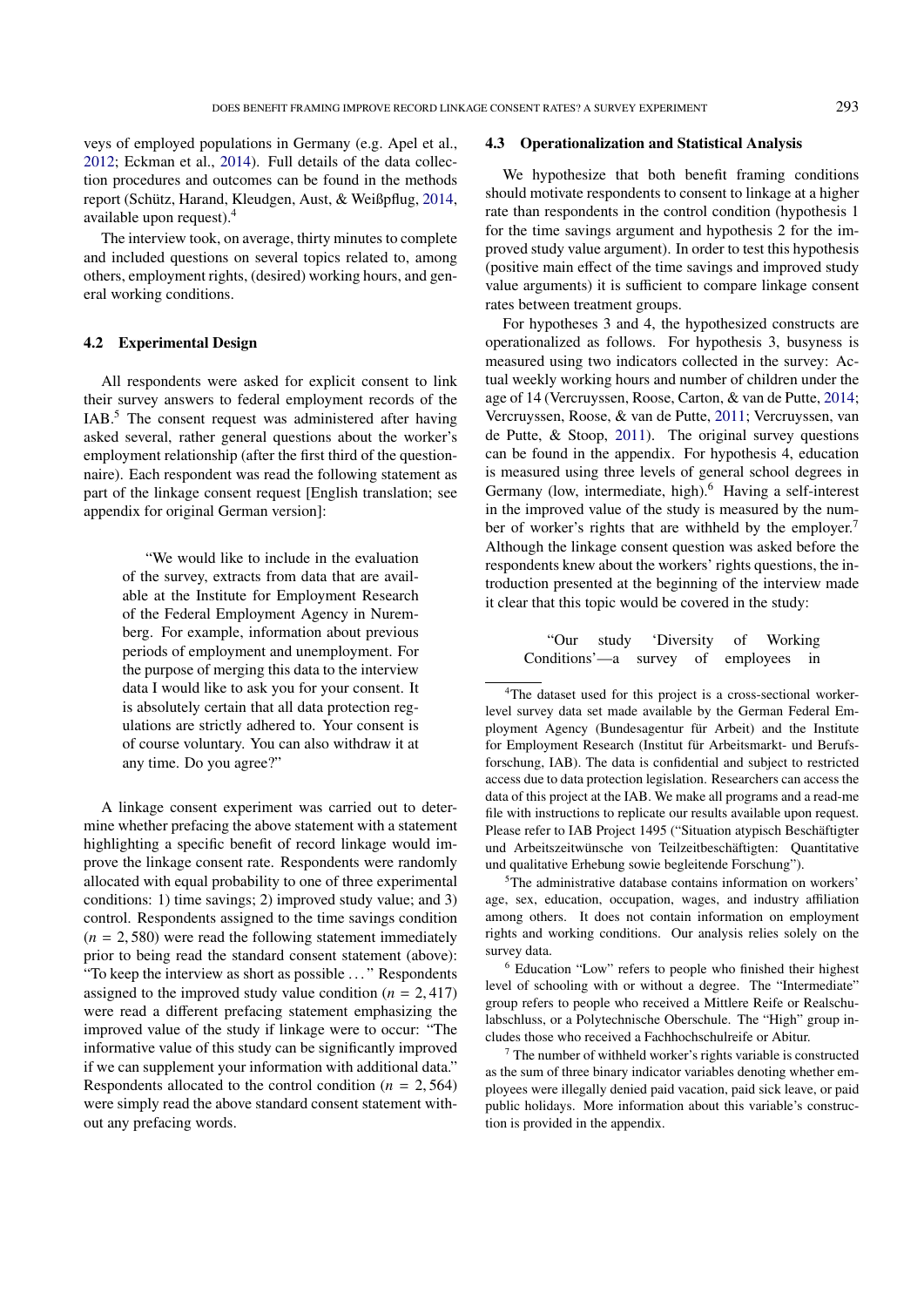Germany—examines how different the working conditions, working hours and working time requirements of employees in German companies are. Above all, we are interested in the personal assessments and experiences of the employees. I would like to interview you now."

In order to address hypotheses 3 and 4 the treatment effect for each of the two benefit framing conditions is examined relative to the control condition for the subgroup variables of interest. However, as these additional variables are unconfounded with the treatment, but potentially confounded with each other, a logistic regression model of linkage consent on the treatment variable, the hypothesized subgroup variables, and interaction terms between the treatment and these subgroup variables is fitted. The regression model also includes some additional control variables. The interaction terms will inform us whether there are subgroup differences in the treatment effects.

The logistic regression model can be expressed as follows:

$$
\ln\left(\frac{\pi_i}{1-\pi_i}\right) = \alpha + \beta X_i + \lambda Y_i + \delta Z_i + \Omega X_i Z_i
$$

where  $\pi_i$  is the conditional probability of consent to data link-<br>age for respondent *i*,  $\alpha$  is the model intercent.  $\beta$  is the vector age for respondent *i*,  $\alpha$  is the model intercept,  $\beta$  is the vector of model parameters for the experimental covariates  $X_i$  (time savings, improved study value, and control group),  $\lambda$  is the vector of model parameters for the control covariates  $Y_i$  (age, sex, and immigrant background),  $\delta$  is the vector of model parameters for the hypothesized indicator covariates *Z<sup>i</sup>* (education, number of worker's rights withheld, actual weekly working hours, and number of children), and  $\Omega$  is the vector of model parameters for the interaction between the experimental covariates *X<sup>i</sup>* and the hypothesized indicator covariates *Z<sup>i</sup>* .

All analyses were performed using the survey (svy) com-mands in Stata/MP 14.2 and account for weighting,<sup>[8](#page-5-0)</sup> stratification, and clustering of employees within interviewers and establishments.

### 5 Results

Appendix Table 1 shows the compositional distribution of respondents allocated to each experimental condition. There are no statistically significant differences between the experimental conditions with respect to the distribution of the following respondent characteristics: age (in years; 15–32, 33–45, 46–53, 54–84), sex, immigrant background (1st/2nd generation), and the hypothesized indicator variables: actual weekly working hours (25 or less, 25–39, 40 or more), number of children (0, 1, 2 or more), education (low, intermediate, high), and number of worker's rights withheld (0, 1 or more). This suggests that the random assignment procedure yielded balanced samples.

### 5.1 Linkage Consent Rates by Subgroup

A total of 6,370 out of 7,561 respondents consented to record linkage for an overall linkage consent rate of 84.7 percent (weighted). Similar consent rates have been reported in other IAB-sponsored surveys (Bender, Fertig, Gorlitz, Huber, & Schmucker, [2008;](#page-9-10) Christoph et al., [2008;](#page-9-11) Sakshaug et al., [2013\)](#page-10-11). Table 1 shows overall linkage consent rates for each respondent subgroup. Linkage consent rates are similar within most subgroups with the exceptions of sex, education, and actual working hours: linkage consent rates are statistically significantly higher among females, respondents with "Intermediate" or "High" levels of education, and those who work 40 or more hours per week.

### 5.2 Linkage Consent Rates by Experimental Conditions

We hypothesized that respondents who received either of the two benefit wording statements would consent to linkage at a higher rate than respondents who did not receive a benefit wording statement (control). Linkage consent rates for each experimental condition are shown in Figure 1. The "time savings" condition (86.0 percent) yields the highest consent rate overall, followed by the "improved study value" condition (84.4 percent), and the control condition (83.8 percent). The consent rate difference between the time savings condition and the control condition is statistically significant  $(t_{348} = 1.94; p-value = 0.027$ , one-sided). The consent rate of the improved study value condition, on the other hand, does not differ much from the consent rate of the control condition ( $t_{344} = 0.53$ ;  $p - value = 0.298$ , one-sided). Thus, these results provide modest support for hypothesis 1, but not hypothesis 2.

### 5.3 Treatment Effects Across Respondent Subgroups

This section now examines the possibility that benefit framing may differentially affect willingness to consent for specific respondent subgroups relevant to hypotheses 3 and 4. Figure 2 shows treatment effects (deviation in consent rates between the two experimental conditions and the control condition) across the respondent subgroups. Similar to the overall consent rate results presented in Section 5.2, the figure shows that the magnitude of the effect of the two experimental groups is generally small and close to zero for most of the relevant subgroups. The largest effects can be seen for the time savings argument: respondents with two or more children and respondents who work at least 40 hours

<span id="page-5-0"></span><sup>8</sup>The weighting was carried out by poststratifying on relevant characteristics of the sampling scheme to the target population using IAB administrative data available for every population unit. The basis for the calculation of the weighting factors was the distribution of the workforce across 5 establishment size classes and 4 employee groups (marginal part-time worker, part-time worker, worker with fixed-term contract, and other workers).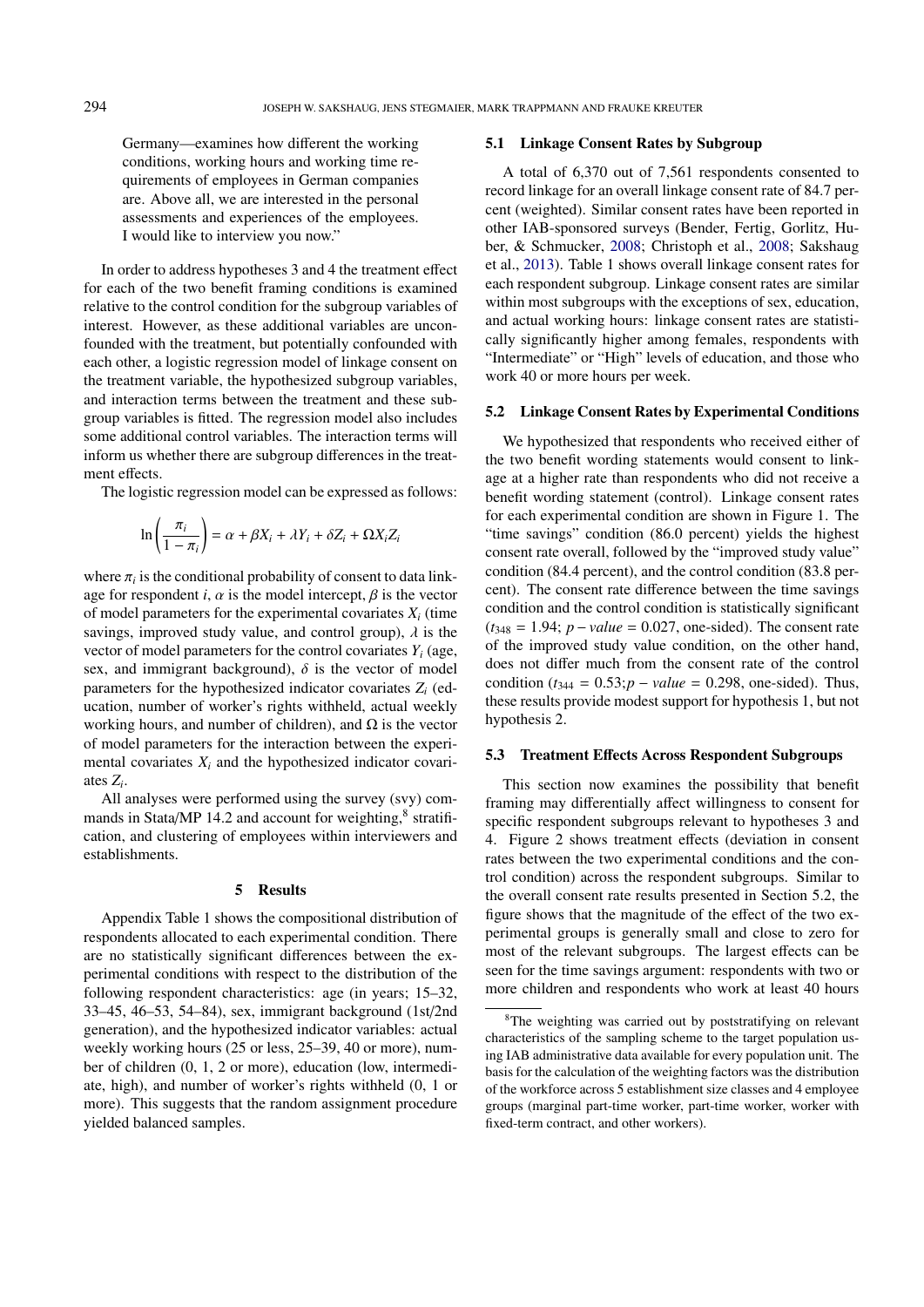|                               |                    |           | Experimental conditions |                 |        |                         |          |           |
|-------------------------------|--------------------|-----------|-------------------------|-----------------|--------|-------------------------|----------|-----------|
|                               | Overall<br>Control |           |                         | Time<br>savings |        | Improved<br>study value |          |           |
| Respondent characteristics    | $\%$               | <b>SE</b> | $\%$                    | <b>SE</b>       | $\%$   | <b>SE</b>               | $\%$     | <b>SE</b> |
| Age (in years)                |                    |           |                         |                 |        |                         |          |           |
| $15 - 32$                     | 84.46              | 1.15      | 84.80                   | 1.88            | 85.15  | 1.83                    | 83.42    | 1.87      |
| $33 - 45$                     | 83.38              | 1.03      | 81.40                   | 1.93            | 85.39  | 1.53                    | 83.30    | 1.72      |
| $46 - 53$                     | 84.66              | 0.93      | 83.48                   | 1.75            | 85.81  | 1.50                    | 84.81    | 1.68      |
| $54 - 84$                     | 86.38              | 0.95      | 85.78                   | 1.63            | 87.59  | 1.66                    | 85.73    | 1.65      |
| Sex                           |                    |           |                         |                 |        |                         |          |           |
| Female                        | 86.42*             | 0.73      | 85.53*                  | 1.15            | 87.80* | 1.16                    | 85.88    | 1.34      |
| Male                          | 83.00*             | 0.73      | 82.03*                  | 1.20            | 84.17* | 1.10                    | 82.84    | 1.22      |
| Immigrant background          |                    |           |                         |                 |        |                         |          |           |
| Yes                           | 83.06              | 1.11      | 81.69                   | 2.22            | 84.79  | 1.89                    | 82.63    | 1.88      |
| N <sub>o</sub>                | 85.30              | 0.56      | 84.63                   | 0.93            | 86.45  | 0.91                    | 84.82    | 1.02      |
| Hypothesized indicators       |                    |           |                         |                 |        |                         |          |           |
| Actual weekly working hours   |                    |           |                         |                 |        |                         |          |           |
| 25 or less                    | 82.86              | 1.00      | 83.17                   | 1.91            | 83.32  | 1.57                    | 82.01*   | 1.69      |
| $25 - 39$                     | 84.14              | 1.05      | 85.08                   | 1.65            | 85.06  | 1.59                    | 82.23*   | 1.73      |
| 40 or more                    | 85.78              | 0.67      | 83.34                   | 1.25            | 87.77  | 1.14                    | $86.28*$ | 1.19      |
| # of children                 |                    |           |                         |                 |        |                         |          |           |
| $\boldsymbol{0}$              | 85.57              | 0.62      | 85.72*                  | 1.04            | 86.03  | 1.01                    | 84.94    | 1.13      |
| 1                             | 83.14              | 1.35      | 82.68*                  | 2.25            | 85.98  | 2.13                    | 80.36    | 2.49      |
| 2 or more                     | 84.93              | 1.41      | 79.79*                  | 2.53            | 90.39  | 1.84                    | 83.99    | 2.46      |
| Education                     |                    |           |                         |                 |        |                         |          |           |
| Low                           | $81.76*$           | 1.22      | 81.22                   | 2.08            | 81.27* | 2.11                    | 82.91    | 1.95      |
| Intermediate                  | $85.11*$           | 0.80      | 83.43                   | 1.44            | 87.55* | 1.20                    | 84.25    | 1.34      |
| High                          | 85.84*             | 0.79      | 85.37                   | 1.34            | 86.99* | 1.29                    | 85.19    | 1.56      |
| # of worker's rights withheld |                    |           |                         |                 |        |                         |          |           |
| $\theta$                      | 85.04              | 0.54      | 83.58                   | 0.97            | 86.50  | 0.88                    | 85.08    | 0.96      |
| 1 or more                     | 83.30              | 1.50      | 83.14                   | 2.30            | 83.99  | 2.36                    | 82.74    | 2.24      |
| N                             | 7,561              |           | 2,564                   |                 | 2,580  |                         | 2,417    |           |

*Overall Linkage Consent Rates by Respondent Characteristics and Experimental Conditions.*

 $p < 0.05$ , two-sided, chi-square test

Table 1



*Figure 1*. Linkage Consent Rates by Experimental Condition. Error Bars are 95% Confidence Intervals.

Control Thus, there is some evidence that tailoring the linkage conper week—both hypothesized indicators of busyness—are more likely to be persuaded by the time savings argument. sent request for these subgroups may increase respondents' willingness to give consent. No such effect is seen for the

# 5.4 Linkage Consent Model with Experimental Condi-

82 84 86 88 As previously noted, one limitation of looking at the main Linkage Consent Rate (in %) effects of the experimental conditions on the indicators of the hypothesized constructs ignores the potential confounding of the indicator variables with each other. To mitigate the effects of confounding and formally test hypotheses 3 and 4, a logis-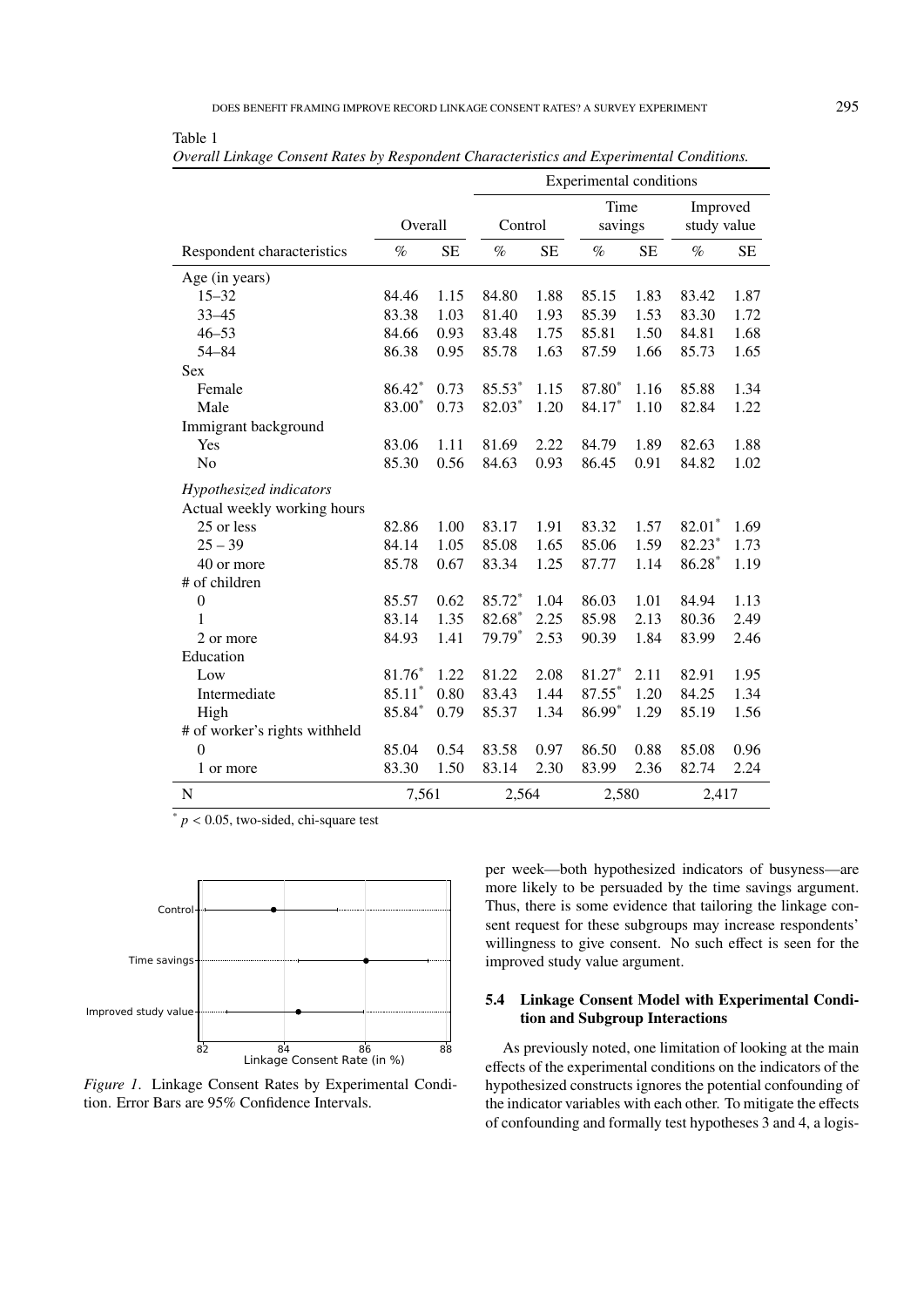

*Figure 2*. Consent Rate Deviations Between the Two Benefit Framing Conditions and the Control Condition for Respondent Subgroups.

tic regression model of linkage consent on control variables and the interaction between the experimental conditions and indicators of the two hypothesized constructs: busyness and self-interest in the improved value of the study, is presented. The focus will thus be on the four interaction effects (two indicators for each argument).

The results, presented in Table 2, show a positive interaction between the time savings argument and both busyness indicators. That is, respondents who work forty or more hours per week or have two or more children are more likely to consent to record linkage when presented with the time savings argument. These results are consistent with the notion that the time savings argument has a more positive effect on busy respondents, i.e. hypothesis 3 is supported.

Turning now to hypothesis 4, the model results show no statistically significant interaction between the improved study value condition and education; thus, there is no evidence to support the notion that the improved study value argument has a positive effect on the most highly educated respondents. Similarly, there is no statistically significant interaction between the improved study value argument and respondents whose employee rights are being withheld or who do not work their preferred hours.

### 6 Discussion

For researchers interested in collecting survey data and linking them to administrative data it is useful to consider design strategies to optimize the linkage consent rate and minimize the risk of non-consent bias. Designing the linkage consent request in a way that highlights particular benefits of record linkage to survey respondents is one relatively straightforward strategy that may be considered for this purpose. The present study found mixed success for this strategy

in terms of improving respondent willingness to give linkage consent. Specifically, the study showed that respondents to a workers' rights survey who were presented with a time savings argument were more likely to consent to record linkage relative to a neutral request. However, emphasizing a separate benefit related to improved value of the study did not improve respondents' likelihood of consent. A small interview monitoring exercise suggested that these findings were unlikely to have been caused by deviant interviewer behavior (see appendix for details).

In addition, the study revealed statistically significant interactions of benefit framing for particular subgroups that could be utilized for tailoring the consent request. Specifically, the time saving argument had a positive effect on "busy" respondents: those who work at least 40 hours and/or have multiple children were more likely to give consent when presented with the time savings argument. Contrary to our expectations, the improved study value argument had no effect on respondents who experience a withholding of their worker's rights and would be most likely to personally benefit from the improved value of the study. The study also found no effect of the improved study value argument on respondents with the highest level of education, whom we hypothesized would be more receptive to the idea of contributing to improving the value of the scientific study.

While these findings bring useful insights to survey practitioners, there are a few study issues worth discussing. For instance, the experiment was embedded within a low response rate survey which may have contributed to the high overall consent rate. Although the response rate is similar to that of other telephone surveys of employed populations in Germany (e.g. Apel et al., [2012;](#page-9-8) Sakshaug et al., [2013\)](#page-10-11), the respondents are likely to be more cooperative with the consent request compared to the non-respondents had they been posed the consent question. Busyness is one of the reasons why people choose not to participate in surveys (Bates et al., [2008;](#page-9-5) Vercruyssen, Roose, & van de Putte, [2011;](#page-11-1) Vercruyssen, van de Putte, & Stoop, [2011\)](#page-11-2); thus, while a higher response rate would be expected to coincide with a lower consent rate, we would also expect the effect of the time savings argument to be stronger if more busy and generally less cooperative people were recruited into the survey. Thus, the estimated effect of the time savings argument reported in this study may be considered as a lower bound of the actual phenomenon. People concerned with improving the value of scientific studies are likely to cooperate with scientific survey requests. Thus, we would not expect the null effect of the improved study value argument to change given a higher response rate.

A second issue is that multiple hypotheses have been tested on the same dataset. Although only three hypotheses have been put forward, six indicators have been tested for the significance to reject or support these hypotheses. This mul-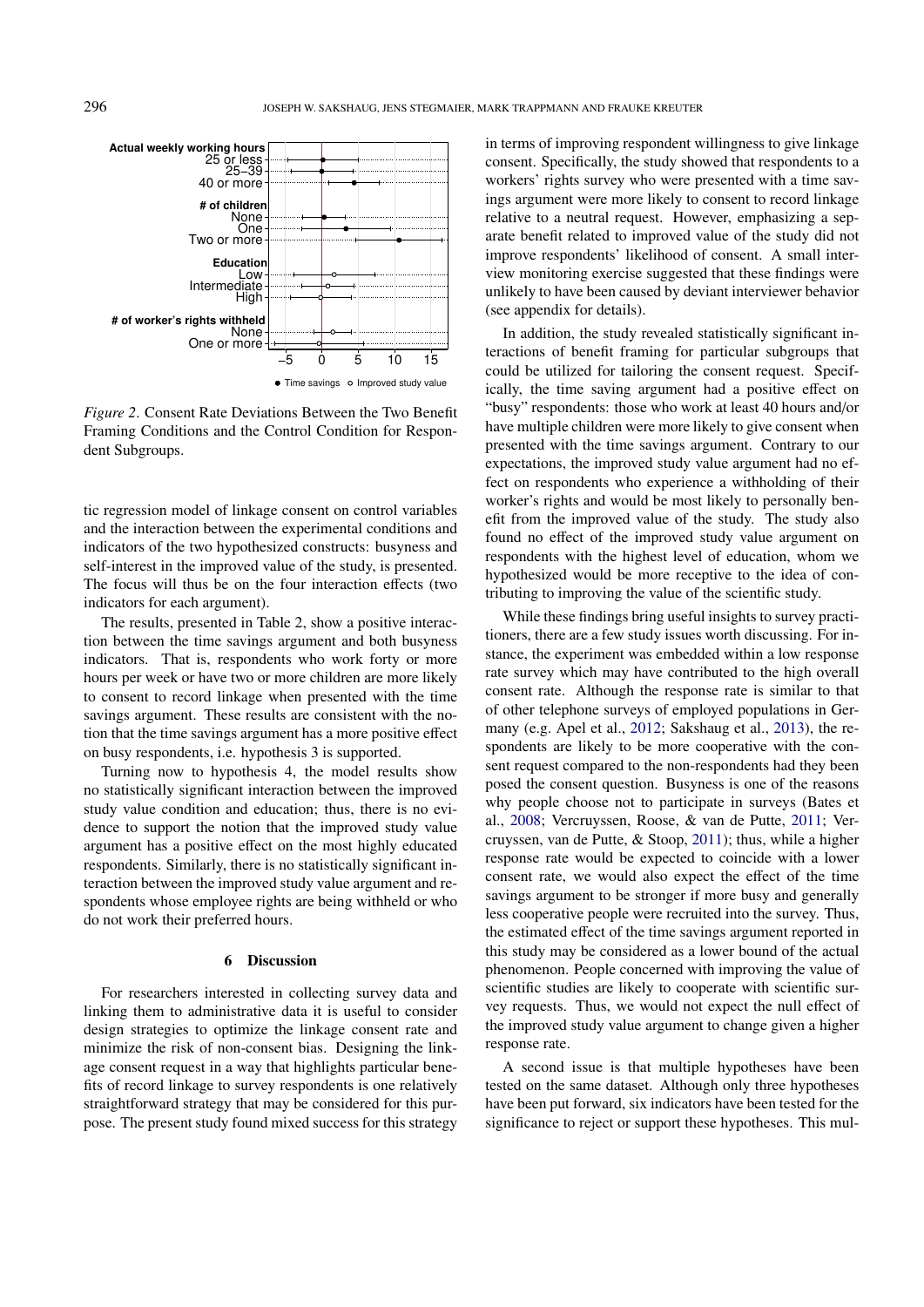| able |  |
|------|--|
|------|--|

|                                |                   |                          | Interaction terms |                              |                      |                          |  |
|--------------------------------|-------------------|--------------------------|-------------------|------------------------------|----------------------|--------------------------|--|
|                                | Main effect terms |                          | Time savings      |                              | Improved study value |                          |  |
| Covariates                     | Coef.             | <b>SE</b>                | Coef.             | <b>SE</b>                    | Coef.                | <b>SE</b>                |  |
| <b>Experimental conditions</b> |                   |                          |                   |                              |                      |                          |  |
| Control                        | ref.              |                          |                   |                              |                      |                          |  |
| Time savings                   | $-0.50$           | 0.30                     |                   |                              |                      |                          |  |
| Improved study value           | $-0.26$           | 0.31                     |                   |                              |                      |                          |  |
| Control variables              |                   |                          |                   |                              |                      |                          |  |
| Age (in years)                 |                   |                          |                   |                              |                      |                          |  |
| $15 - 32$                      | ref.              |                          |                   |                              |                      |                          |  |
| $33 - 45$                      | 0.002             | 0.14                     |                   |                              |                      |                          |  |
| $46 - 53$                      | 0.08              | 0.15                     |                   |                              |                      |                          |  |
| $54 - 84$                      | 0.21              | 0.15                     |                   |                              |                      |                          |  |
| <b>Sex</b>                     |                   |                          |                   |                              |                      |                          |  |
| Male                           | ref.              | $\overline{\phantom{a}}$ |                   |                              |                      |                          |  |
| Female                         | $0.29*$           | 0.11                     |                   |                              |                      |                          |  |
| Immigrant background           |                   |                          |                   |                              |                      |                          |  |
| Yes                            | $-0.15$           | 0.11                     |                   |                              |                      |                          |  |
| N <sub>o</sub>                 | ref.              |                          |                   |                              |                      |                          |  |
| Hypothesized indicators        |                   |                          |                   |                              |                      |                          |  |
| Actual weekly working hours    |                   |                          |                   |                              |                      |                          |  |
| 25 or less                     | ref.              |                          | ref.              |                              | ref.                 |                          |  |
| $25 - 39$                      | 0.14              | 0.22                     | 0.04              | 0.30                         | $-0.20$              | 0.30                     |  |
| 40 or more                     | $-0.16$           | 0.20                     | $0.56*$           | 0.28                         | 0.44                 | 0.27                     |  |
| # of children                  |                   |                          |                   |                              |                      |                          |  |
| $\theta$                       | ref.              | $\overline{\phantom{a}}$ | ref.              | $\overline{\phantom{a}}$     | ref.                 | $\overline{\phantom{a}}$ |  |
| 1                              | $-0.21$           | 0.20                     | 0.20              | 0.29                         | $-0.12$              | 0.27                     |  |
| 2 or more                      | $-0.38$           | 0.20                     | $0.91*$           | 0.29                         | 0.42                 | 0.29                     |  |
| Education                      |                   |                          |                   |                              |                      |                          |  |
| Low                            | ref.              |                          | ref.              |                              | ref.                 |                          |  |
| Intermediate                   | 0.10              | 0.21                     | $0.51*$           | 0.26                         | 0.25                 | 0.30                     |  |
| High                           | 0.31              | 0.21                     | 0.11              | 0.27                         | 0.05                 | 0.30                     |  |
| # of worker's rights withheld  |                   |                          |                   |                              |                      |                          |  |
| $\theta$                       | ref.              |                          | ref.              | $\qquad \qquad \blacksquare$ | ref.                 |                          |  |
| 1 or more                      | $-0.05$           | 0.23                     | 0.07              | 0.29                         | $-0.19$              | 0.31                     |  |
| Intercept term                 | $1.49*$           | 0.26                     | L.                | $\overline{a}$               | $\overline{a}$       | $\overline{a}$           |  |

*Logistic Regression of Linkage Consent on Respondent Subgroups and Interactions Between Experimental Conditions and Respondent Subgroups.*

 $\frac{1}{p}$  < 0.05, two-sided

tiple testing increases the probability of rejecting at least one null-hypothesis by chance (alpha error). Although formal methods have been developed to correct for multiple testing (e.g. the Bonferroni correction Dunn, [1961\)](#page-9-12), these decrease the statistical power of each single test substantially which is an issue with the number of cases available. Rather than applying the Bonferroni correction, we argue that while both indicators (education, withheld worker's rights) lack significance for the improved study value argument, both indicators for busyness (2+ children, 40+ working hours) show a significant effect for the time savings argument. This is a consistent pattern that is very unlikely to be the result of an alpha error. If the strict Bonferroni correction is applied (dividing the p-level by the number of hypotheses), only one of the two effects (2+ children) retains significance.

Although benefit framing has been shown to have a positive effect on attitudes towards data sharing in hypothetical scenarios (Bates, Wroblewski, and Pascale 2012), their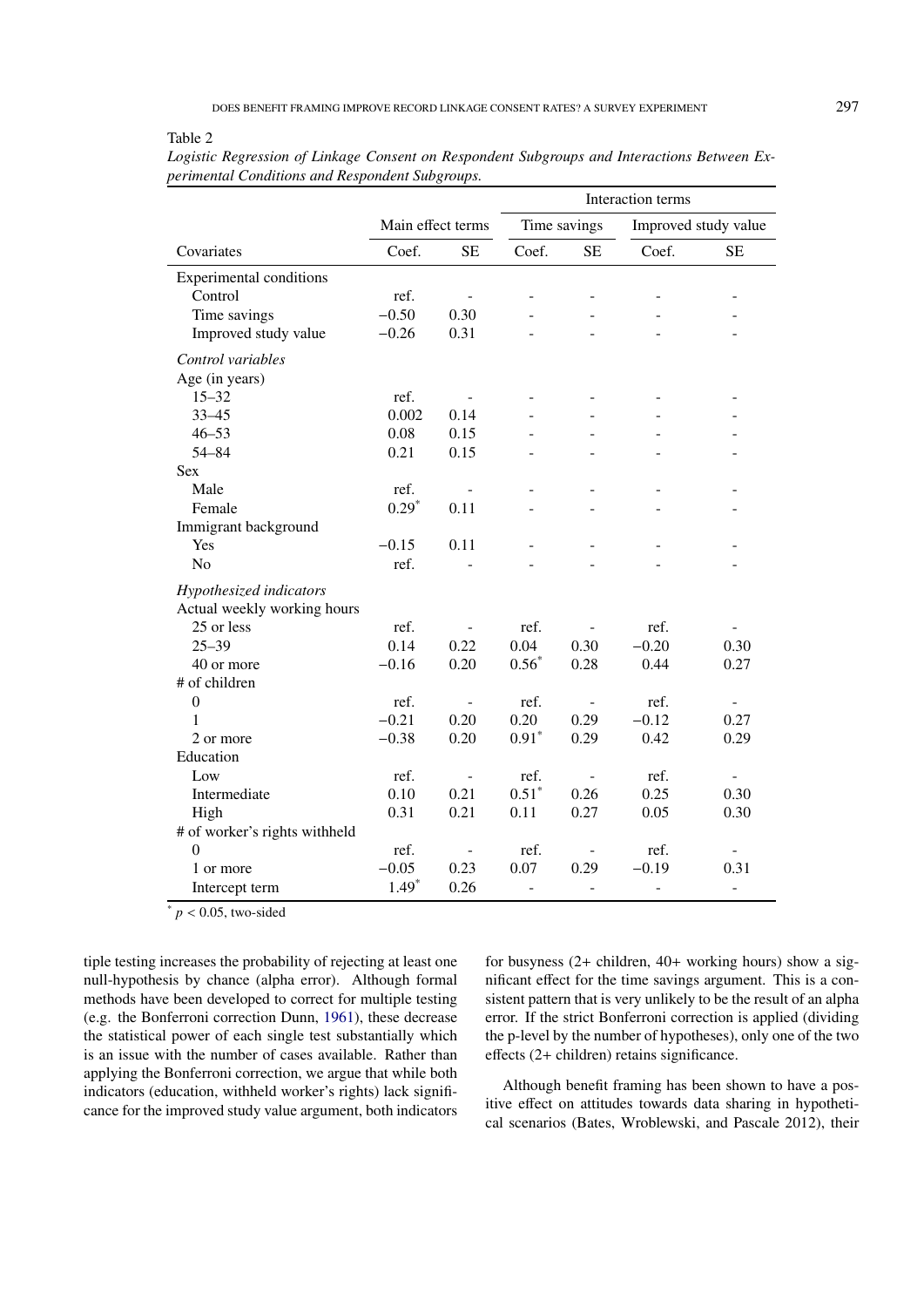effects have been lackluster in actual linkage applications, particularly in telephone studies (e.g. Kreuter et al., [2015;](#page-10-16) Sakshaug et al., [2013\)](#page-10-11). The present study provides another data point suggesting that emphasizing the benefits of record linkage is unlikely to have a dramatic impact on respondents' decision-making process when considering the linkage request. However, the benefit framing effects observed for specific subgroups points to a possible strategy of tailoring the linkage consent request for specific individuals. Just as surveys tailor their recruitment strategies to address people who cite time pressures and "busyness" as reasons for not participating in survey research (Olson, Lepkowski, & Garabrant, [2011\)](#page-10-23), a tailoring strategy that emphasizes the time savings argument for respondents who are previously identified as being "busy" at the time of the survey request, or based on answers to previous survey questions, could be considered.

A possible extension of this research relates to the optimal delivery of the benefit argument by interviewers during the linkage consent request. One plausible explanation for the small (less than 3 percentage point) main effect of benefit framing could be due to inadequate saliency of the benefit statement during its delivery. The benefit statement was read to respondents at the very beginning of the consent request and was followed by a longer statement describing the administrative data, data protection aspects, and the voluntary nature of the request. The saliency of the benefit argument therefore could have diminished over the course of delivering the full statement and lost its influence by the time respondents were prompted for an answer. Furthermore, interviewers were not instructed to add any vocal emphasis when reading the benefit statements, which could have further contributed to the lack of salience of the benefit statement. Experimenting with different levels of vocal emphasis when delivering the benefit argument as well as the proximity of the benefit argument relative to the point at which respondents are asked for an answer are both topics to be considered in future research (see e.g. Sakshaug, Schmucker, Kreuter, Couper, & Singer, [2019\)](#page-10-24).

The effect of consent framing in self- versus intervieweradministered modes is another relevant topic for future research. On the one hand, self-administered modes, such as web, ensure that the entire framing argument is presented to respondents, whereas in interviewer-administered modes there is no assurance that the argument is read or emphasized to respondents. On the other hand, respondents in selfadministered surveys may be less likely to read the complete consent statement. Thus, benefit framing arguments may be more (or perhaps less) salient to respondents when presented under alternative survey modes.

#### References

<span id="page-9-7"></span>American Association for Public Opinion Research. (2016). Standard definitions: Final dispositions of case codes

and outcome rates for surveys. Retrieved from [https:](https://www.aapor.org/AAPOR_Main/media/publications/Standard-Definitions20169theditionfinal.pdf) //[www.aapor.org](https://www.aapor.org/AAPOR_Main/media/publications/Standard-Definitions20169theditionfinal.pdf)/AAPOR\_Main/media/publications/ [Standard-Definitions20169theditionfinal.pdf](https://www.aapor.org/AAPOR_Main/media/publications/Standard-Definitions20169theditionfinal.pdf)

- <span id="page-9-8"></span>Apel, H., Bachmann, R., Bender, S., vom Berge, P., Fertig, M., Frings, H., ... Wolter, S. (2012). Arbeitsmarktwirkungen der Mindestlohneinführung im Bauhauptgewerbe. *Journal for Labour Market Research*, *45*(3/4), 257–277.
- <span id="page-9-5"></span>Bates, N., Dahlhamer, J., & Singer, E. (2008). Privacy concerns, too busy, or just not interested: Using doorstep concerns to predict survey nonresponse. *Journal of Official Statistics*, *24*(4), 591–612.
- <span id="page-9-4"></span>Bates, N., Wroblewski, M., & Pascale, J. (2012). Public attitudes toward the use of administrative records in the u.s. census: Does question frame matter? Technical Report, Survey Methodology Series #2012-04, United States Census Bureau. Retrieved from https://[www.](https://www.census.gov/srd/papers/pdf/rsm2012-04.pdf) census.gov/srd/papers/pdf/[rsm2012-04.pdf](https://www.census.gov/srd/papers/pdf/rsm2012-04.pdf)
- <span id="page-9-10"></span>Bender, S., Fertig, M., Gorlitz, K., Huber, M., & Schmucker, A. (2008). *WeLL—unique linked employer-employee data on further training in Germany*. Ruhr Economic Papers (No. 67).
- <span id="page-9-0"></span>Buck, N. & McFall, S. (2012). Understanding Society: Design overview. *Longitudinal and Life Course Studies*, *3*(1), 5–17.
- <span id="page-9-11"></span>Christoph, B., Müller, G., Gebhardt, D., Wenzig, C., Trappmann, M., Achatz, J., ... Gayer, C. (2008). *Codebook and documentation of panel study "Labour Market and Social Security" (PASS). Vol. 1: Introduction and overview, wave 1 (2006*/*2007). number 05.* FDZ Datenreport. Documentation on Labour Market Data 200805\_en.
- <span id="page-9-2"></span>da Silva, M., Coeli, C., Ventura, M., Palacios, M., Magnanini, M., Camargo, T., & Camargo, K. J. (2012). Informed consent for record linkage: A systematic review. *Journal of Medical Ethics*, *38*(10), 639–642.
- <span id="page-9-6"></span>Dahlhamer, J., Simile, C., & Taylor, B. (2008). Do you really mean what you say? Doorstep concerns and data quality in the National Health Interview Survey (NHIS). *Proceedings of the Joint Statistical Meetings of the Ammerican Statistical Association*, 1484–1491.
- <span id="page-9-12"></span>Dunn, O. (1961). Multiple comparisons among means. *Journal of the American Statistical Association*, *56*, 52–64.
- <span id="page-9-9"></span>Eckman, S., Kreuter, F., Kirchner, A., Jäckle, A., Tourangeau, R., & Presser, S. (2014). Assessing the mechanisms of misreporting to filter questions in surveys. *Public Opinion Quarterly*, *78*(3), 721–733.
- <span id="page-9-3"></span>Fulton, J. (2012). *Respondent consent to use administrative data.* University of Maryland, PhD dissertation: College Park, MD.
- <span id="page-9-1"></span>General Data Protection Regulation. (2016). Regulation (EU) 2016/679 of the European parliament and of the council. Retrieved from http://[eur-lex.europa.eu](http://eur-lex.europa.eu/legal-content/EN/TXT/PDF/?uri=CELEX:32016R0679%5C&from=en)/legal-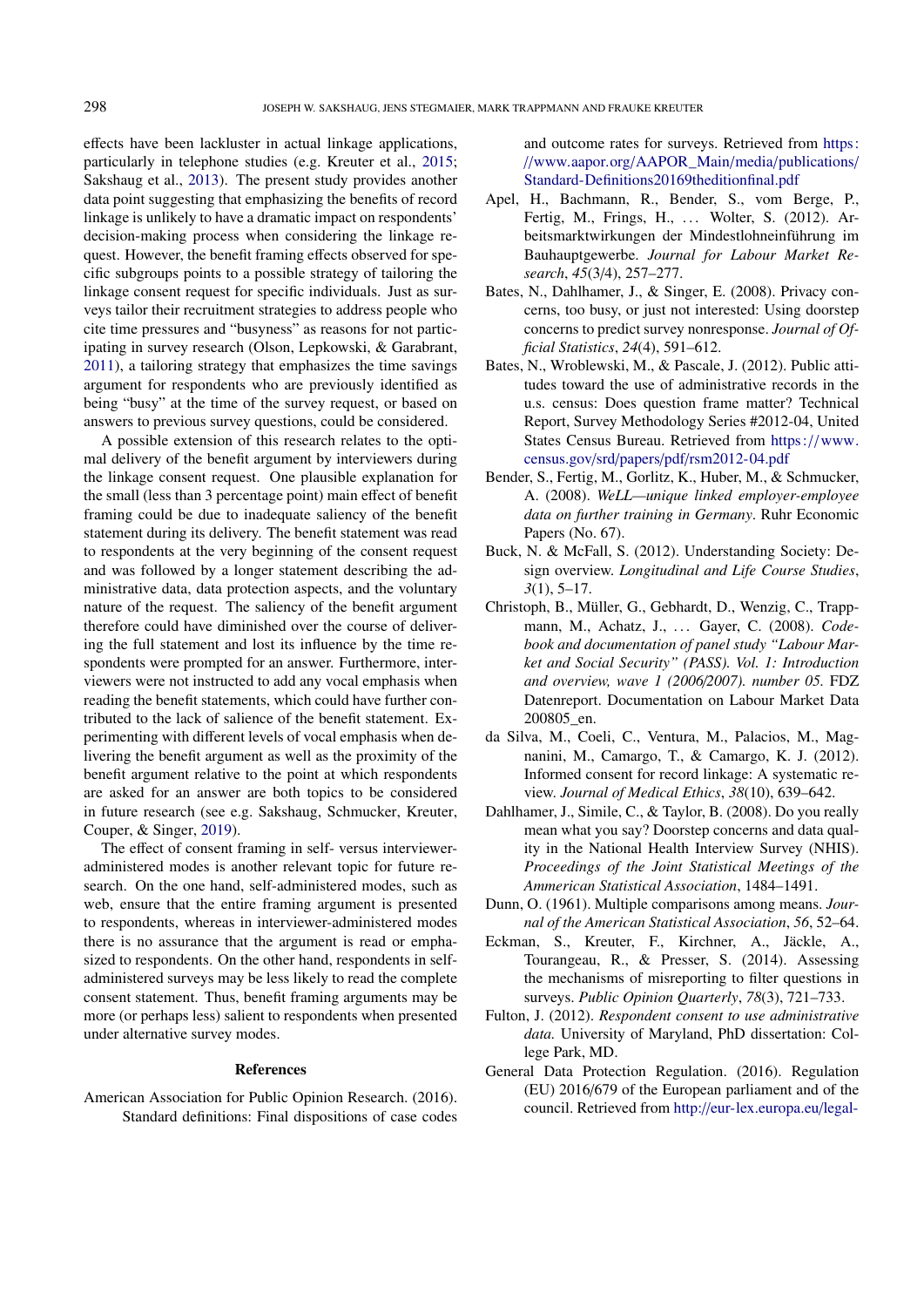content/EN/TXT/PDF/?uri=[CELEX:32016R0679%](http://eur-lex.europa.eu/legal-content/EN/TXT/PDF/?uri=CELEX:32016R0679%5C&from=en) [5C&from](http://eur-lex.europa.eu/legal-content/EN/TXT/PDF/?uri=CELEX:32016R0679%5C&from=en)=en

- <span id="page-10-21"></span>Goyder, J. (1985). Nonresponse on surveys: A Canada– United States comparison. *Canadian Journal of Sociology*, *10*(3), 231–251.
- <span id="page-10-19"></span>Groves, R. & Couper, M. (1998). *Nonresponse in household interview surveys.* New York: John Wiley and Sons.
- <span id="page-10-18"></span>Groves, R. & McGonagle, K. (2001). A theory-guided interviewer training protocol regarding survey participation. *Journal of O*ffi*cial Statistics*, *17*(2), 249–265.
- <span id="page-10-9"></span>Groves, R., Singer, E., & Corning, A. (2000). Leveragesaliency theory of survey participation: Description and an illustration. *Public Opinion Quarterly*, *64*(3), 299–308.
- <span id="page-10-14"></span>Kahneman, D. & Tversky, A. (1979). Prospect theory: An analysis of decisions under risk. *Econometrica*, *47*(2), 263–291.
- <span id="page-10-15"></span>Kahneman, D. & Tversky, A. (1984). Choices, values, and frames. *American Psychologist*, *39*(4), 341–350.
- <span id="page-10-16"></span>Kreuter, F., Sakshaug, J., Schmucker, A., Singer, E., & Couper, M. (2015). *Privacy, data linkage, and informed consent.* Presentation at the 70th Annual Conference of the American Association for Public Opinion Research, Hollywood,FL, May.
- <span id="page-10-13"></span>Kreuter, F., Sakshaug, J., & Tourangeau, R. (2016). The framing of the record linkage consent question. *International Journal of Public Opinion Research*, *28*(1), 142–152.
- <span id="page-10-4"></span>Longitudinal Studies Strategic Review. (2018). 2017 report to the Economic and Social Research Council. Retrieved from https://esrc.ukri.org/files/[news- events](https://esrc.ukri.org/files/news-events-and-publications/publications/longitudinal-studies-strategic-review-2017/)and - publications/ publications/[longitudinal - studies](https://esrc.ukri.org/files/news-events-and-publications/publications/longitudinal-studies-strategic-review-2017/)  [strategic-review-2017](https://esrc.ukri.org/files/news-events-and-publications/publications/longitudinal-studies-strategic-review-2017/)/
- <span id="page-10-5"></span>Michaud, S., Dolson, D., Adams, D., & Renaud, M. (1995). *Combining administrative and survey data to reduce respondent burden in longitudinal surveys.* Paper presented at the Joint Statistical Meetings of the American Statistical Association, Orlando, FL, USA.
- <span id="page-10-8"></span>Miller, D., Gindi, R., & Parker, J. (2011). *Trends in record linkage refusal rates: Characteristics of national health interview survey participants who refuse record linkage.* Presentation at the Joint Statistical Meetings, Miami, FL, August.
- <span id="page-10-20"></span>Morton-Williams, J. (1993). *Interviewer approaches.* Aldershot: Dartmouth Publishing Company.
- <span id="page-10-23"></span>Olson, K., Lepkowski, J., & Garabrant, D. (2011). An experimental examination of the content of persuasion letters on nonresponse rates and survey estimates in a nonresponse follow-up study. *Survey Research Methods*, *5*(1), 21–26.
- <span id="page-10-0"></span>Parsons, V., Moriarity, C., Jonas, K., Moore, T., Davis, K., & Tompkins, L. (2014). Design and estimation for the national health interview survey. *National Center for*

*Health Statistics. Vital and Health Statistics*, *2*(165), 2006–2015.

- <span id="page-10-10"></span>Pascale, J. (2011). Requesting consent to link survey data to administrative records: Results from a split-ballot experiment in the survey of health insurance and program participation. Technical Report, Survey Methodology Series #2011-03, United States Census Bureau. Retrieved from https://[www.census.gov](https://www.census.gov/srd/papers/pdf/ssm2011-03.pdf)/srd/papers/ pdf/[ssm2011-03.pdf](https://www.census.gov/srd/papers/pdf/ssm2011-03.pdf)
- <span id="page-10-6"></span>Sakshaug, J. & Kreuter, F. (2012). Assessing the magnitude of non-consent biases in linked survey and administrative data. *Survey Research Methods*, *6*(2), 113–122.
- <span id="page-10-12"></span>Sakshaug, J. & Kreuter, F. (2014). The effect of benefit wording on consent to link survey and administrative records in a web survey. *Public Opinion Quarterly*, *78*(1), 166–176.
- <span id="page-10-24"></span>Sakshaug, J., Schmucker, A., Kreuter, F., Couper, M. P., & Singer, E. (2019). The effect of framing and placement on linkage consent. *Public Opinion Quarterly*, *83*(S1), 289–308. doi[:10.1093](https://dx.doi.org/10.1093/poq/nfz018)/poq/nfz018
- <span id="page-10-11"></span>Sakshaug, J., Tutz, V., & Kreuter, F. (2013). Placement, wording, and interviewers: Identifying correlates of consent to link survey and administrative data. *Survey Research Methods*, *7*(2), 133–144.
- <span id="page-10-17"></span>Sakshaug, J., Wolter, S., & Kreuter, F. (2015). Obtaining record linkage consent: Results from a wording experiment in Germany. *Survey Insights: Methods from the Field.* Retrieved from http://surveyinsights.org/?p= [7288](http://surveyinsights.org/?p=7288)
- <span id="page-10-7"></span>Sala, E., Knies, G., & Burton, J. (2014). Propensity to consent to data linkage: Experimental evidence on the role of three survey design features in a UK longitudinal panel. *International Journal of Social Research Methodology*, *17*(5), 455–473.
- <span id="page-10-22"></span>Schütz, H., Harand, J., Kleudgen, M., Aust, N., & Weißpflug, A. (2014). *Methodenbericht: Situation atypisch Beschäftigter und Arbeitszeitwünsche von Teilzeitbeschäftigten.* Bonn: Institut für angewandte Sozialwissenschaft (Infas).
- <span id="page-10-1"></span>Trappmann, M., Bähr, S., Beste, J., Eberl, A., Frodermann, C., Gundert, S., ... Wenzig, C. (2019). Data resource profile: Panel Study Labour Market and Social Security (PASS). *International Journal of Epidemiology*, *48*(5), 1411–1411g. doi[:10.1093](https://dx.doi.org/10.1093/ije/dyz041)/ije/dyz041
- <span id="page-10-2"></span>Trappmann, M., Beste, J., Bethmann, A., & Müller, G. (2013). The PASS panel survey after six waves. *Journal for Labour Market Research*, *46*(4), 275–281.
- <span id="page-10-3"></span>US Commission on Evidence-Based Policymaking. (2017). The promise of evidence-based policy-making: Report of the commission on evidence-based policymaking. Retrieved from https://[www.cep.gov](https://www.cep.gov/content/dam/cep/report/cep-final-report.pdf)/content/dam/cep/ report/[cep-final-report.pdf](https://www.cep.gov/content/dam/cep/report/cep-final-report.pdf)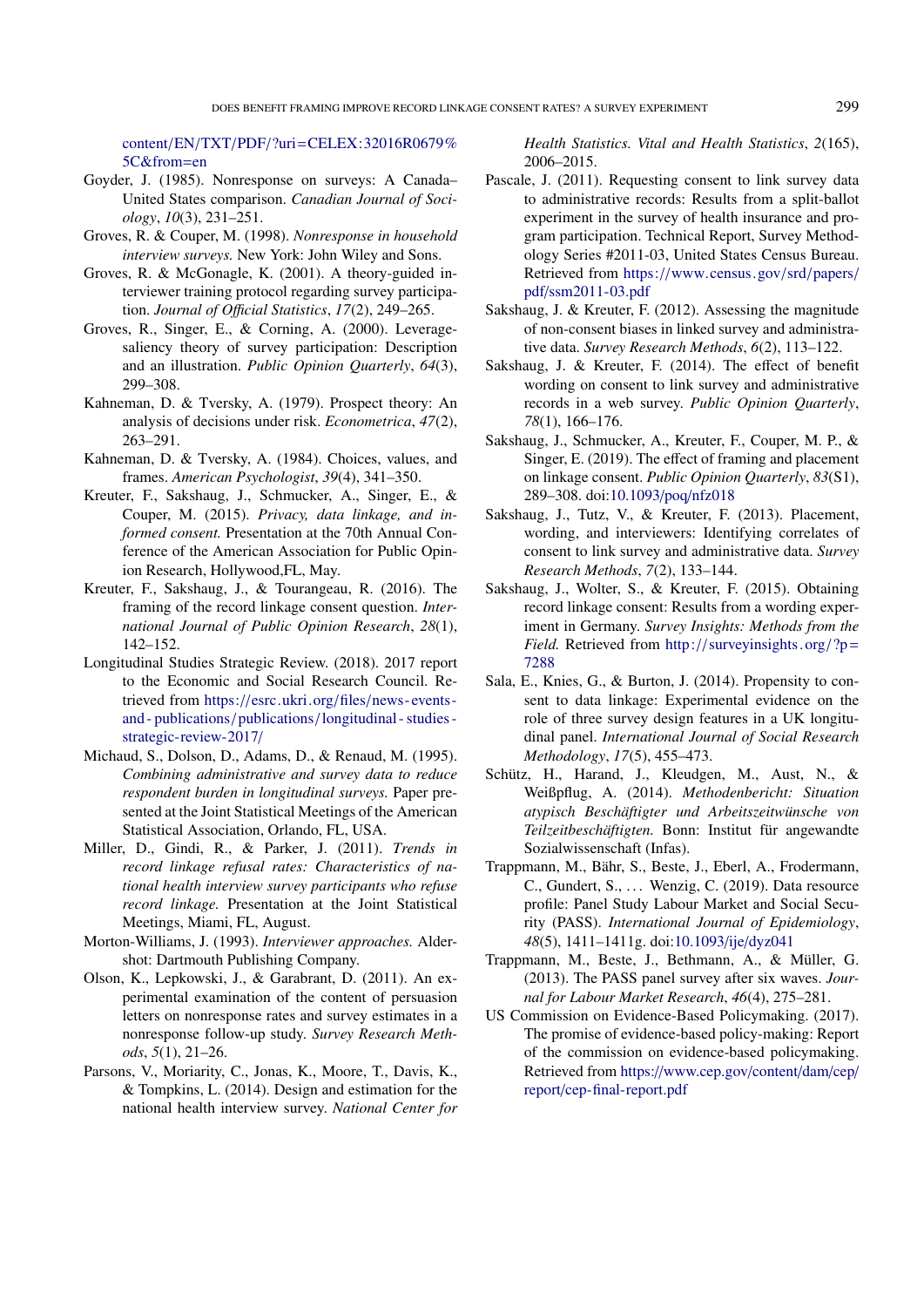- <span id="page-11-0"></span>US National Academies of Sciences, Engineering, and Medicine. (2017). *Federal statistics, multiple data sources, and privacy protection: Next steps.* Washington, DC: The National Academies Press. doi[:https:](https://dx.doi.org/https://doi.org/10.17226/24893)// doi.org/[10.17226](https://dx.doi.org/https://doi.org/10.17226/24893)/24893
- <span id="page-11-3"></span>Vercruyssen, A., Roose, H., Carton, A., & van de Putte, B. (2014). The effect of busyness on survey participation: Being too busy or feeling too busy to cooperate? *International Journal of Social Research Methodology*, *17*(4), 357–371.
- <span id="page-11-1"></span>Vercruyssen, A., Roose, H., & van de Putte, B. (2011). Underestimating busyness: Indications of nonresponse bias due to work—family conflict and time pressure. *Social Science Research*, *40*(6), 1691–1701.
- <span id="page-11-2"></span>Vercruyssen, A., van de Putte, B., & Stoop, I. (2011). Are they really too busy for survey participation? The evolution of busyness and busyness claims in flanders? *Journal of O*ffi*cial Statistics*, *27*(4), 619–632.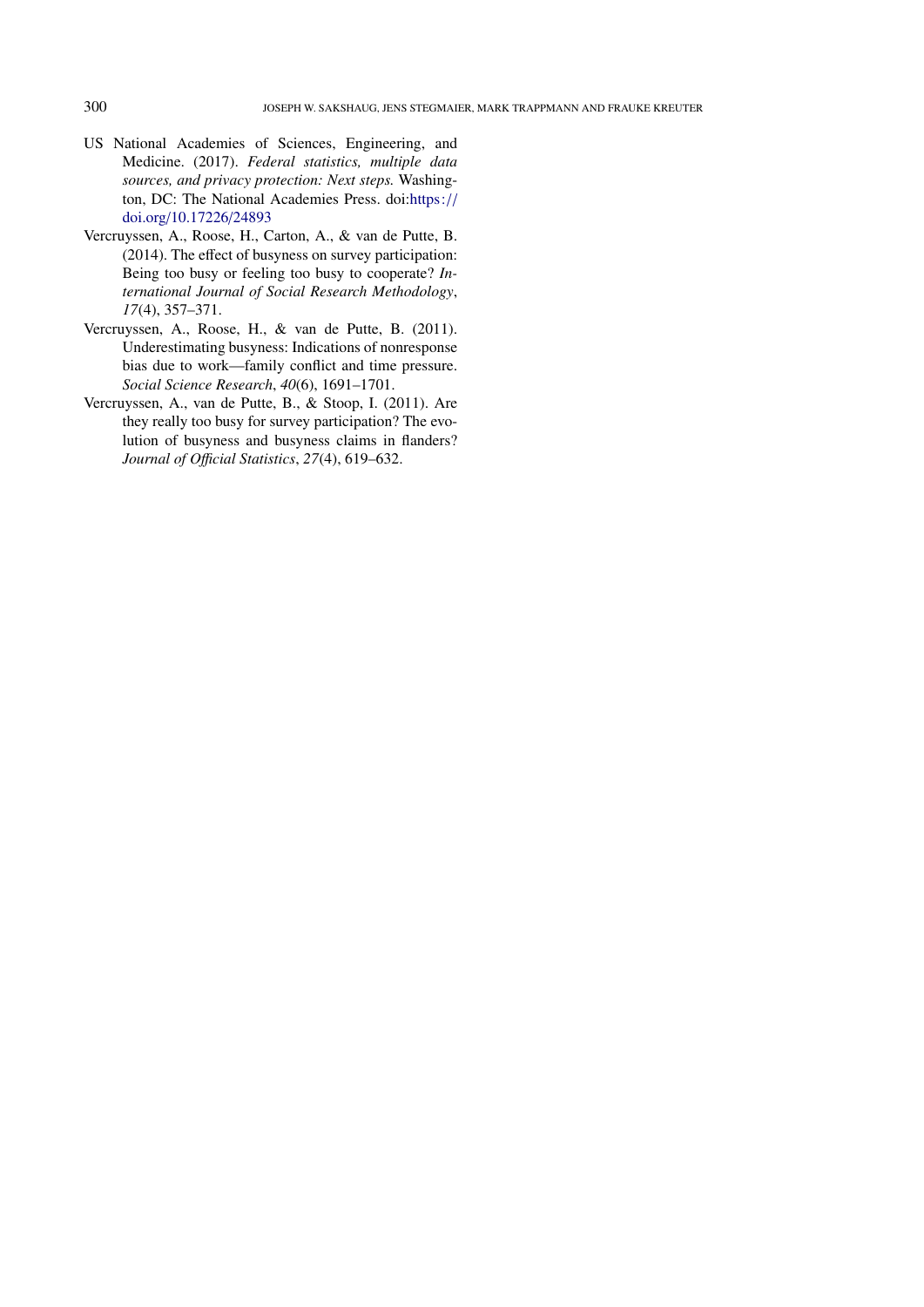DOES BENEFIT FRAMING IMPROVE RECORD LINKAGE CONSENT RATES? A SURVEY EXPERIMENT 301

### Appendix A Fieldwork materials

Linkage Consent Statement and Question Administered to All Respondents

> "Wir würden gerne bei der Auswertung der Befragung Auszüge aus Daten einbeziehen, die beim Institut für Arbeitsmarkt- und Berufsforschung der Bundesagentur für Arbeit in Nürnberg vorliegen. Dabei handelt es sich zum Beispiel um Informationen zu vorausgegangenen Zeiten der Beschäftigung und der Arbeitslosigkeit.

> Zum Zweck der Zuspielung dieser Daten an die Interviewdaten möchte ich Sie herzlich um Ihr Einverständnis bitten. Dabei ist absolut sichergestellt, dass alle datenschutzrechtlichen Bestimmungen strengstens eingehalten werden. Ihr Einverständnis ist selbstverständlich freiwillig. Sie können es auch jederzeit wieder zurückziehen.

Sind Sie damit einverstanden?"

# Benefit Arguments Administered to Respondents Assigned to the Treatment Conditions

• Time savings:

"Um das Interview im Folgenden möglichst kurz zu halten..."

• Improved study value:

"Die Aussagekraft dieser Studie lässt sich deutlich verbessern, wenn wir Ihre Angaben mit weiteren Daten ergänzen können"

## Survey Questions Used in Analysis

1. Number of children under the age of 14:

"Und nun zur Größe Ihres Haushaltes. Wie viele Personen leben in Ihrem Haushalt, Kinder und Sie selbst mit eingeschlossen? Dazu zählen auch Personen, die normalerweise im Haushalt wohnen, aber vorübergehend abwesend sind, aus beruflichen oder persönlichen Gründen. Nicht dazu zählen dagegen Mitbewohner aus Wohngemeinschaften, Untermieter oder Hausangestellte."

Anzahl der Personen  $\square \square$ 

[If Filter Q > 1] "Und wie viele Personen davon sind Kinder unter 14 Jahren?"

Anzahl der Personen  $\square \square$ 

2. Actual weekly working hours:

"Und wie viele Stunden arbeiten Sie im Durchschnitt tatsächlich pro Woche? Bitte berücksichtigen Sie nun auch regelmäßig geleistete bezahlte und unbezahlte ÃIJberstunden, Mehrarbeit, Vor- und Nacharbeitszeiten, Bereitschaftsdienste sowie Arbeit von zu Hause oder unterwegs."

### Stunden  $\square \square \square$

3. Education:

"Welchen höchsten allgemeinbildenden Schulabschluss haben Sie?"

- 2 Keinen Abschluss beziehungsweise noch keinen Abschluss
- $\Box$  Hauptschulabschluss, Volksschulabschluss
- 2 Mittlere Reife, Realschulabschluss, Fachschulreife, POS
- 2 Fachhochschulreife, Abschluss einer Fachoberschule
- 2 Abitur, Hochschulreife, EOS, Berufsausbildung mit Abitur
- 4. Age:

"Bevor wir mit dem eigentlichen Interview beginnen, sagen Sie mir bitte zunächst, wann Sie geboren sind! Nennen Sie mir dazu bitte den Monat und das Jahr."

# Monat  $\Box \Box$

Jahr  $\Box$  $\Box$  $\Box$ 

5. Immigrant background (1st/2nd generation):

"Sind Sie in Deutschland geboren?"

- $\Box$  Ja
- $\Box$  Nein

"Ist Ihr Vater in Deutschland geboren? "

- $\Box$  Ja
- $\Box$  Nein

Ist Ihre Mutter in Deutschland geboren?

- $\Box$  Ja
- $\Box$  Nein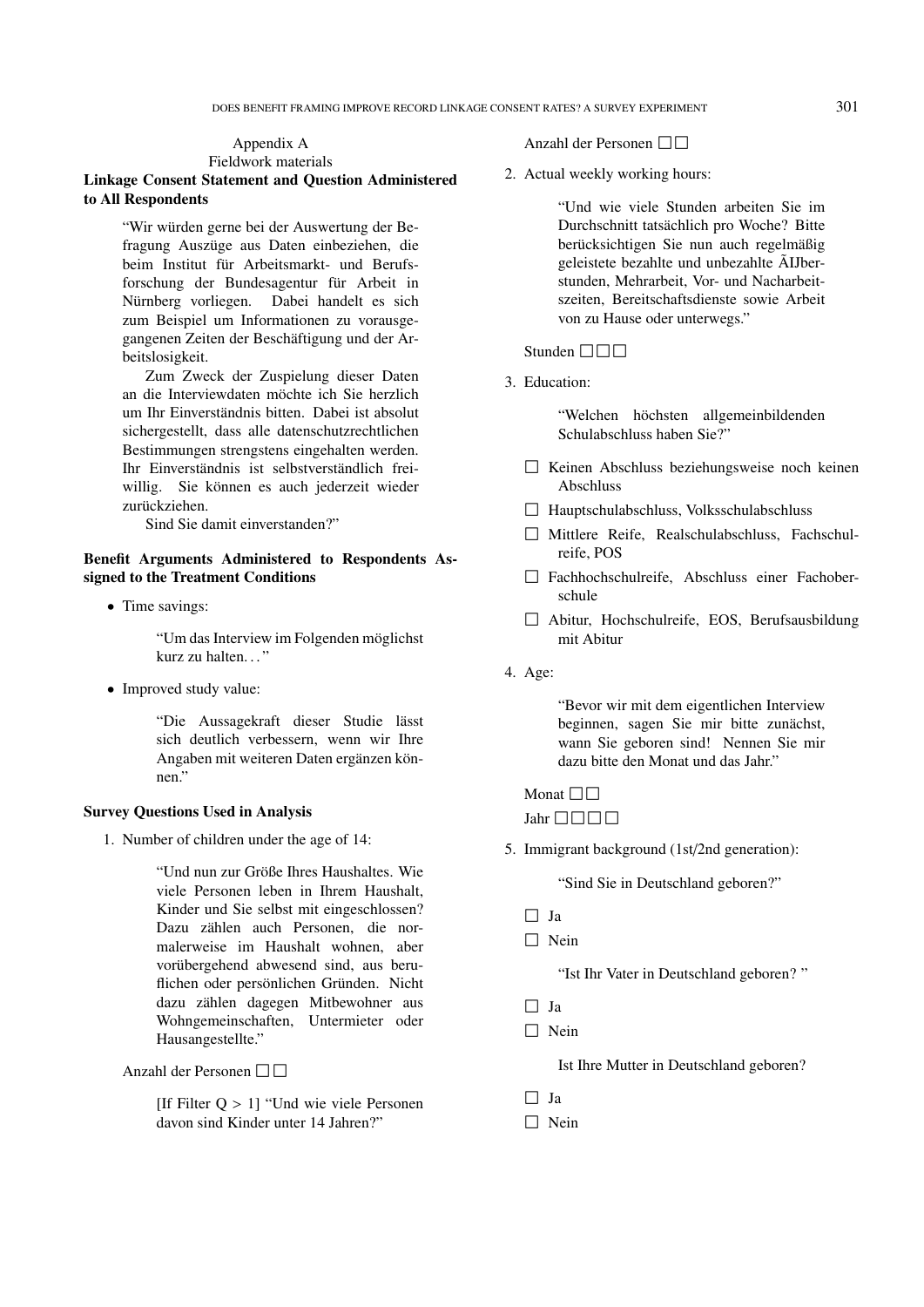6. Number of workers' rights withheld by employer:

This variable was generated using three survey questions (see below) referring to paid vacation, paid sick leave, and paid public holidays, which are all legal rights of employees in Germany. For each question, a binary indicator was generated which indicated whether a specified worker right was illegally withheld (1) or not (0) from the respondent. An additive index of the number of workers' rights withheld was then generated by summing the three binary indicator variables. More details about the variable generation process can be found in Fischer et al. (2015, p.319).

(a) Paid vacation

"Erhalten Sie in bezahlten Urlaub?"

- $\Box$  Ja
- $\Box$  Nein
- [If Filter  $Q = "Nein"$ ]

"Aus welchem Grund erhalten Sie keinen bezahlten Urlaub? Sollten mehrere der folgenden Gründe auf Sie zutreffen, nennen Sie uns bitte den Hauptgrund. Erhalten Sie keinen bezahlten Urlaub ..."

- $\Box$  Weil Sie noch nicht lange genug im Betrieb beschäftigt sind
- $\Box$  Weil Ihnen in Ihrer Tätigkeit kein bezahlter Urlaub zusteht
- 2 Weil die Personal- oder Auftragslage momentan keinen Urlaub zulässt.
- 2 Weil die Personal- oder Auftragslage dauerhaft keinen Urlaub zulässt.
- (b) Paid sick leave:

"Wenn Sie sich bei Ihrem Arbeitgeber krank melden, welche Auswirkungen hat dies? Ich lese Ihnen verschiedene Möglichkeiten vor, bitte sagen Sie mir welche für Sie zutreffen"

- 2 Sie bekommen für die Zeit der Krankheit Ihren regulären Lohn
- 2 Sie müssen die Zeit der Krankheit unentgeltlich nacharbeiten
- 2 Sie müssen die Zeit der Krankheit über Ihr Arbeitszeit- oder Urlaubskonto ausgleichen
- 2 Sie müssen eine Vertretung organisieren, die Ihre Arbeit übernimmt
- (c) Paid public holidays

"Was geschieht, wenn einer Ihrer Arbeitstage auf einen gesetzlichen Feiertag fällt und Sie des-halb arbeitsfrei haben? Ich lese Ihnen wieder mehrere Antwortmöglichkeiten vor."

- $\Box$  Sie erhalten für den Tag ganz normal Ihren Lohn
- $\Box$  Die Arbeitszeit wird Ihnen wie an einem Arbeitstag gutgeschrieben
- 2 Sie müssen die ausgefallene Arbeitszeit unentgeltlich vor- oder nacharbeiten
- $\Box$  Die ausgefallene Arbeitszeit wird von Ihrem Arbeitszeit- oder Urlaubskonto abgezogen.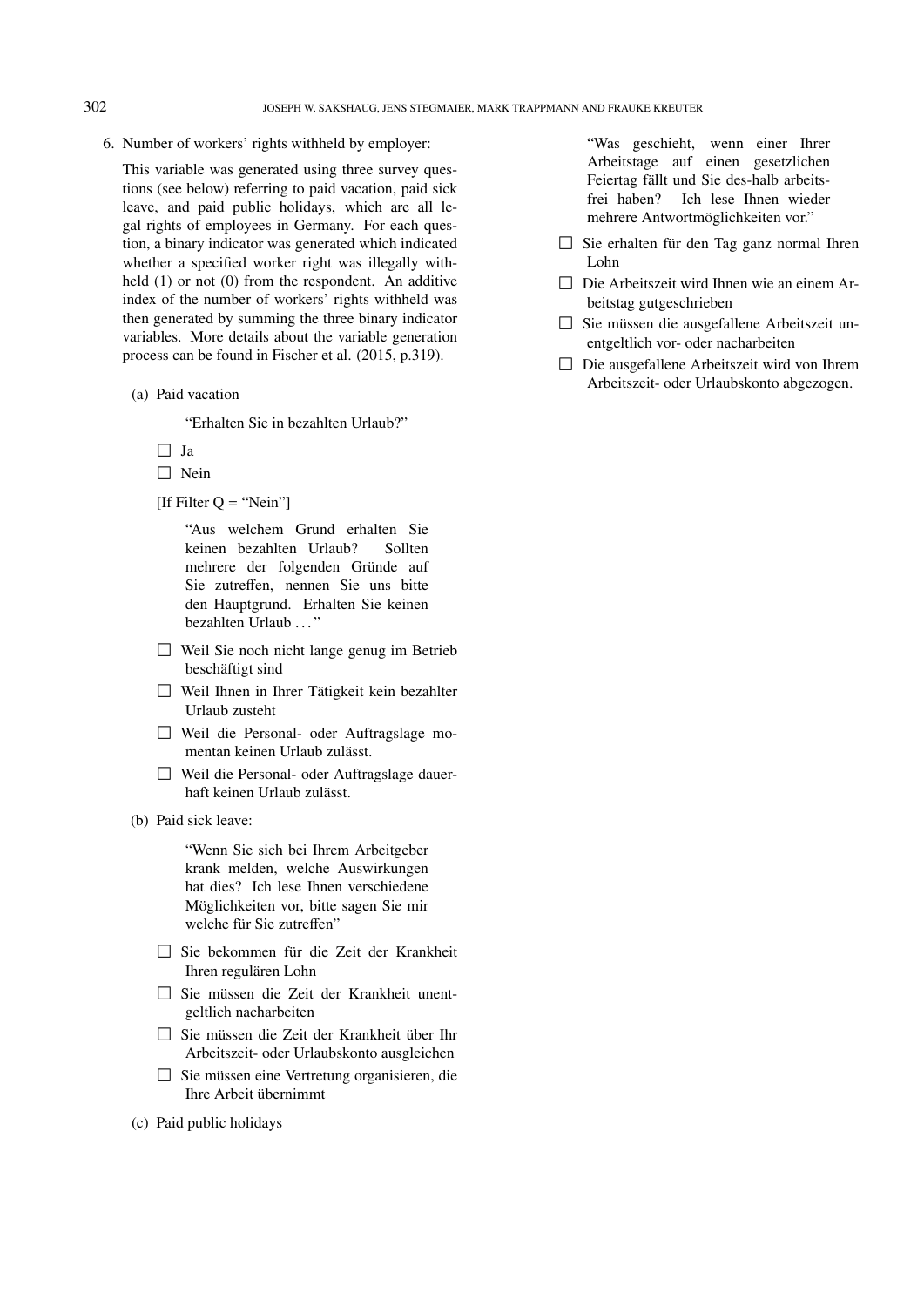Compositional Distribution of Respondents Allocated to Each Experimental Condition

|                                                                           | різнівшіон ој кезронцені Снинисієнзися тинін Ехрентенни Сонциюня.<br>Experimental conditions |           |                 |           |                         |           |  |
|---------------------------------------------------------------------------|----------------------------------------------------------------------------------------------|-----------|-----------------|-----------|-------------------------|-----------|--|
|                                                                           | Control                                                                                      |           | Time<br>savings |           | Improved<br>study value |           |  |
| Respondent characteristics                                                | $\%$                                                                                         | <b>SE</b> | $\%$            | <b>SE</b> | $\%$                    | <b>SE</b> |  |
| Control variables                                                         |                                                                                              |           |                 |           |                         |           |  |
| Age in years ( $\chi^2$ = 9.298; df = 6; p = 0.368)                       |                                                                                              |           |                 |           |                         |           |  |
| $15 - 32$                                                                 | 17.01                                                                                        | 0.83      | 18.83           | 0.88      | 19.21                   | 0.83      |  |
| $33 - 45$                                                                 | 26.32                                                                                        | 1.03      | 27.17           | 1.02      | 27.70                   | 1.09      |  |
| $46 - 53$                                                                 | 30.77                                                                                        |           | 1.04 28.43      | 1.25      | 27.73                   | 1.16      |  |
| $54 - 84$                                                                 | 25.90                                                                                        | 1.06      | 25.58           | 1.10      | 25.36                   | 1.06      |  |
| Sex ( $\chi^2$ = 1.850; df = 2; p = 0.491)                                |                                                                                              |           |                 |           |                         |           |  |
| Female                                                                    | 49.32                                                                                        | 1.29      | 51.19           | 1.15      | 49.97                   | 1.12      |  |
| Male                                                                      | 50.68                                                                                        | 1.29      | 48.81           | 1.15      | 50.03                   | 1.12      |  |
| Immigrant background ( $\chi^2$ = 2.926; df = 2; p = 0.329)               |                                                                                              |           |                 |           |                         |           |  |
| Yes                                                                       | 18.21                                                                                        | 0.84      | 19.31           | 0.84      | 20.11                   | 1.05      |  |
| N <sub>o</sub>                                                            | 81.79                                                                                        | 0.84      | 80.69           | 0.84      | 79.89                   | 1.05      |  |
| Hypothesized indicators                                                   |                                                                                              |           |                 |           |                         |           |  |
| Actual weekly working hours ( $\chi^2 = 0.834$ ; df = 4; p = 0.951)       |                                                                                              |           |                 |           |                         |           |  |
| 25 or less                                                                | 19.67                                                                                        | 0.94      | 19.61           | 0.83      | 19.22                   | 0.86      |  |
| $25 - 39$                                                                 | 25.15                                                                                        | 1.01      | 24.85           | 0.98      | 25.92                   | 1.07      |  |
| 40 or more                                                                | 55.17                                                                                        | 1.31      | 55.54           | 1.19      | 54.85                   | 1.36      |  |
| # of children ( $\chi^2$ = 10.920; df = 4; p = 0.083)                     |                                                                                              |           |                 |           |                         |           |  |
| 0                                                                         | 71.64 1.06                                                                                   |           | 67.78           | 1.12      | 68.60                   | 1.21      |  |
| $\mathbf{1}$                                                              | 15.75                                                                                        | 0.91      | 17.71           | 0.98      | 16.12                   | 0.96      |  |
| 2 or more                                                                 | 12.61                                                                                        | 0.85      | 14.51           | 0.87      | 15.27                   | 0.95      |  |
| Education ( $\chi^2$ = 10.558; df = 4; p = 0.135)                         |                                                                                              |           |                 |           |                         |           |  |
| Low                                                                       | 20.11                                                                                        | 0.93      | 19.77           | 0.86      | 19.17                   | 0.97      |  |
| Intermediate                                                              | 39.55                                                                                        | 1.22      | 40.03           | 1.14      | 36.70                   | 1.32      |  |
| High                                                                      | 40.34                                                                                        | 1.22      | 40.20           | 1.17      | 44.13                   | 1.38      |  |
| Number of worker's rights withheld ( $\chi^2$ = 0.820; df = 2; p = 0.735) |                                                                                              |           |                 |           |                         |           |  |
| $\theta$                                                                  | 84.76                                                                                        | 0.83      | 84.24           | 0.84      | 83.79                   | 0.92      |  |
| 1 or more                                                                 | 15.24                                                                                        | 0.83      | 15.76           | 0.84      | 16.21                   | 0.92      |  |
| $\mathbf N$                                                               | 2,564                                                                                        |           |                 | 2,580     |                         | 2,417     |  |

Table B1 *Distribution of Respondent Characteristics Within Experimental Conditions.*